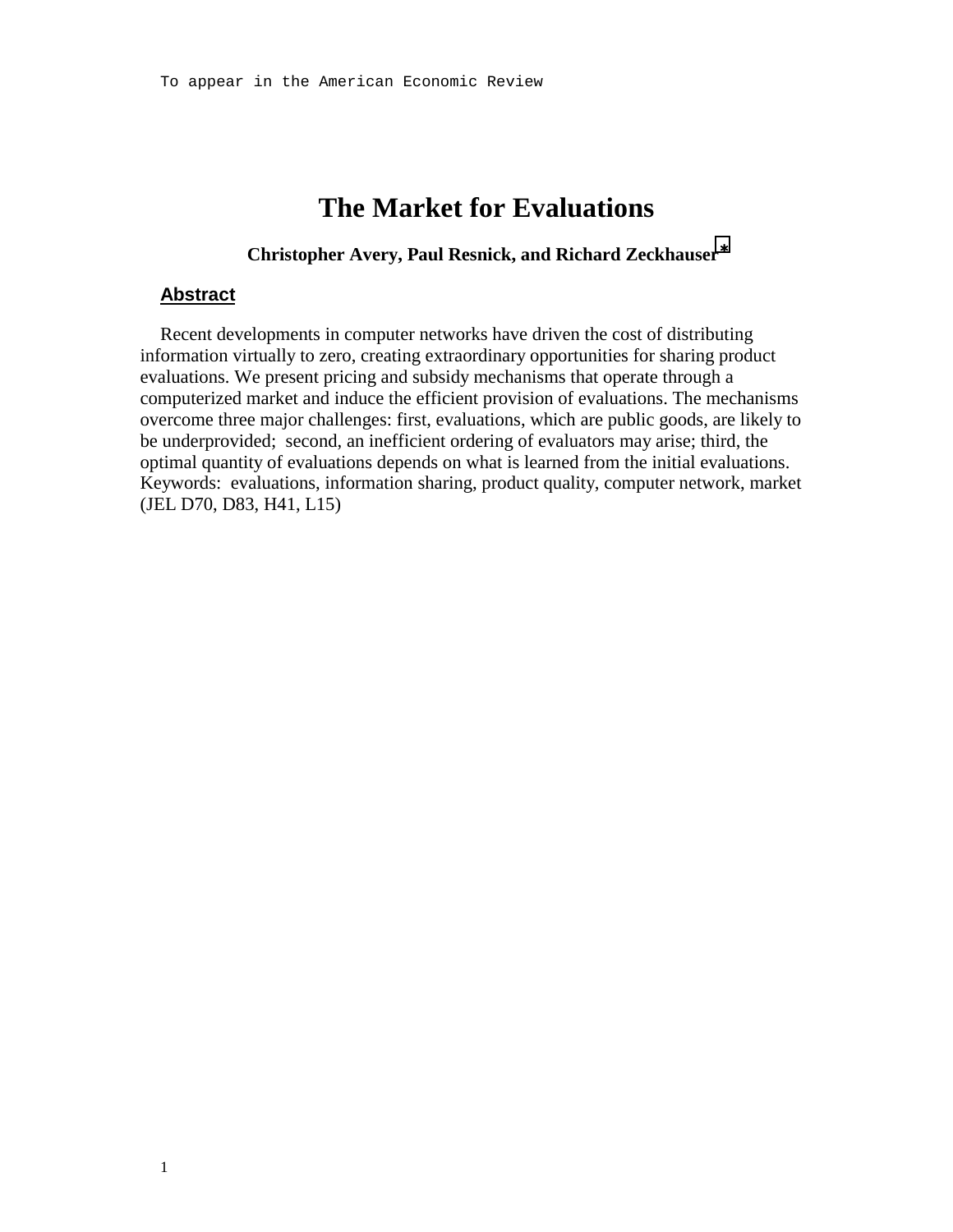Subjective evaluations by others are a valuable tool for consumers who are choosing which products to buy or how to spend their time. For example, we read magazines devoted to product evaluation before purchasing cars and appliances. We ask our friends and read reviews by professional critics when selecting movies and restaurants. Professional colleagues recommend articles. Product evaluations are provided by friends, other consumers, brokers, and frequently even product suppliers.

Yet the use of evaluations is severely limited by today's production, collection, and distribution systems. The production of evaluations is costly, requiring money or time for people to purchase and try a product and then to communicate their reactions to it. The collection of evaluations and their distribution to others is also costly. It is even costly for individuals to process evaluations, especially contradictory evaluations. These transaction costs reduce the use of evaluations, although they are still used frequently when they are entertaining (as with movie reviews) or may influence an expensive purchase (as with assessments of cars).

Computers, which reduce the costs of collecting and distributing information, create new opportunities for evaluation sharing. A reader can enter a numeric evaluation of a product with a single keystroke. That information can be swiftly and cheaply transferred to other computers. Those computers, acting as agents, can process the information for their owners and, if advice is requested, recommend purchase. Computer-based evaluation services have the significant advantage that they can tailor recommendations to each individual's tastes. For example, Internet services keep track of which books, movies, audio CDs, or bulletin board messages each subscriber likes and dislikes (Paul Resnick and Hal Varian 1997). The services perform statistical analysis to match users whose preferences correlate with one another, and then make personalized recommendations, with evaluations by those with similar tastes weighted more heavily.<sup>[1](#page-37-0)</sup> Eventually, we expect to see evaluation services for many products, such as restaurants, and journal articles, and even for service providers, such as doctors, lawyers, and landscapers. As the number of small vendors on the information superhighway grows, it will probably be beneficial to distribute evaluations of vendors, in an expanded form of services already provided by Better Business Bureaus.

Even if computers and networks can make the costs of entering and distributing evaluations trivial, there is still the cost of purchasing a product and evaluating it. These costs may outweigh the consumer's expected benefit from consuming it. Even where product price is a trivial consideration, evaluation costs are still lost when the product is disliked. It is sometimes socially efficient, however, for an individual to try a product despite its negative expected payoff, so that others can benefit from her evaluation.<sup>[2](#page-37-0)</sup> To achieve social efficiency without coercion, therefore, the expected or actual gains from an efficient sequence of evaluations must be redistributed; that is, those who choose later whether or not to buy the product must compensate those who evaluate it earlier.

This paper proposes a market with cash payments to coordinate production schedules and cost allocation. Our analysis deals with people who are already in a particular goods market; e.g., they wish to hire a lawyer. For some products, say bulletin board messages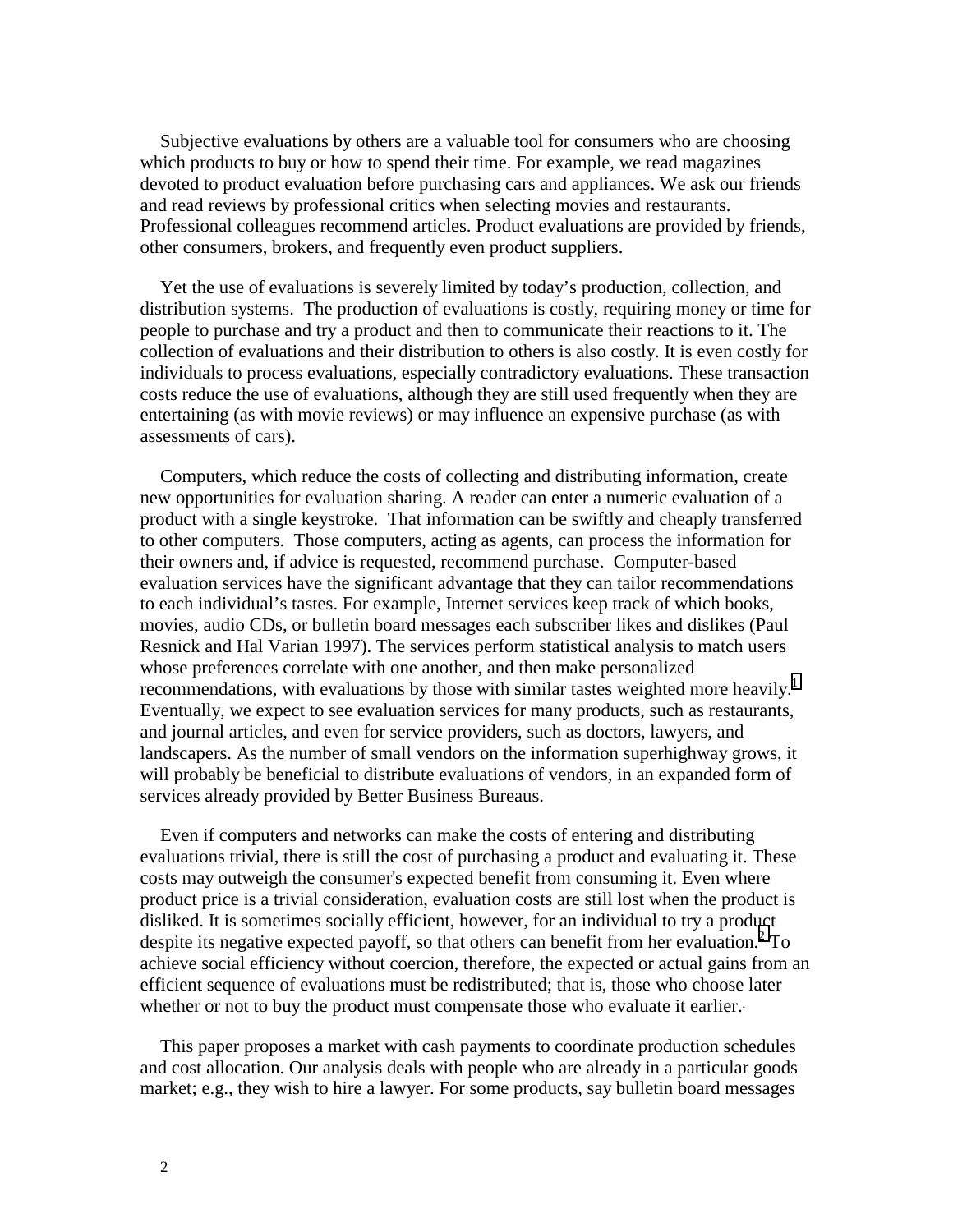or professional journal articles, many individuals will be perpetually in the market. The decision to enter the market is beyond this analysis. Reliance on pricing to coordination production runs counter to the Internet ethos, which discourages monetary payments for information or services. Yet barter and free provision often lead to woefully inefficient outcomes. We suspect that monetary payment for material provided over the Internet will increase dramatically, in part because methods will be worked out to secure payments and maintain their confidentiality (Jeffrey K. Mackie-Mason and Hal Varian 1994).

Section I lays out the theoretical background for this paper, identifying the special properties of evaluations and the markets that would coordinate their production, distribution, and consumption. Section II sets out a formal game model in which each evaluation provides additional information about the likelihood that future consumers will like the product. Section III considers allocation mechanisms. It begins with twoperson examples that illustrate the need for pricing and the difficulties with simplistic pricing schemes. It then presents pricing schemes that secure the socially optimal order and quantity of evaluations. Beyond efficiency, we look for schemes that balance the budget, charge the same price to all individuals taking the same action, and secure voluntary player participation. It proves possible to guarantee any two of these properties, but not all three simultaneously. In our base model, individuals differ in their benefits and costs from products they like or dislike, but are identical in tastes and their ability to make informative evaluations. Our results extend readily to an expanded model with several classes of individuals, differentiated by tastes and evaluation skills.

#### **I. Theoretical Background**

Evaluations are unusual commodities; they can not be efficiently produced in a standard market. They possess three distinctive properties:

- **Evaluations may be treated as public goods.** Evaluations are nonrival if the commodity being evaluated has elastic supply, and each person can benefit from an evaluation without reducing its value to anyone else. For example, the benefits of reading a book or buying an appliance are rarely affected by the number of other readers or buyers.**[3](#page-37-0)** The voluntary provision of public goods leads to a suboptimal supply, since no individual takes account of the benefits that her provision gives to others. If information is costly to acquire, as it often is, too little will be provided.
- **Current production and future consumption are antagonistic.** There is an opportunity cost to trying a product now (and producing an evaluation) rather than waiting for further evaluations before deciding whether to consume.[4](#page-37-0) Any mechanism that elicits information solely about the direct costs of producing evaluations will not be efficient because it does not take into account opportunity costs, which differ among consumers.
- **Production plans are contingent.** Each individual's production plan is contingent both on the outcome of early evaluations and expectations about others' production. For example, an individual may consume after a favorable initial evaluation, but wait after an unfavorable one, expecting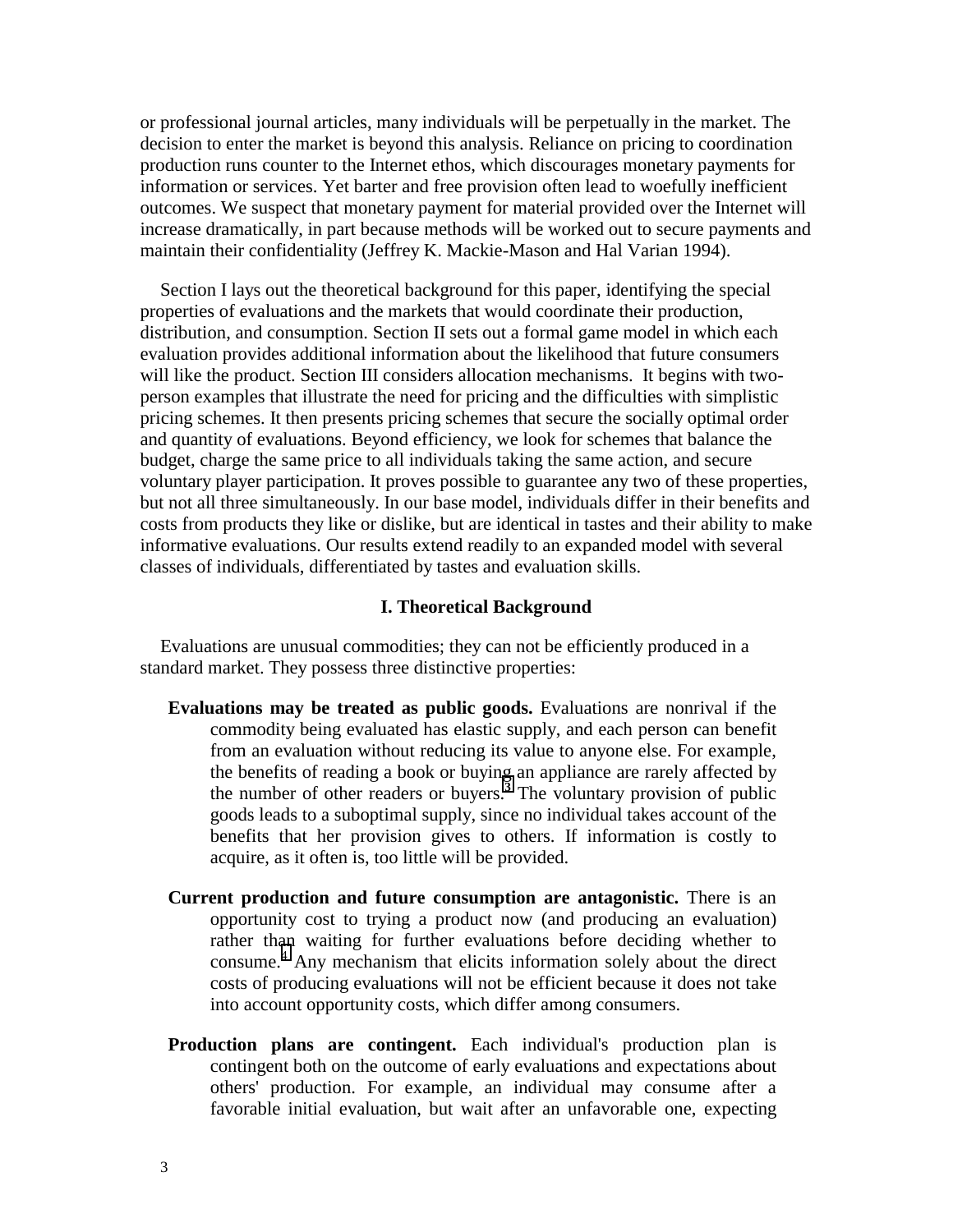that someone else will consume and further inform him whether or not he should consume. Thus, the opportunity cost calculation is complex and requires information about contingent future actions, not merely current preferences. Adjusting the amount of a public good procured in response to late-breaking information is analogous to tailoring the size of a posse to the danger of the desperado, an approach that is clearly possible with many public goods, but is extremely rare in practice.

**The Importance of Computer Networks.** These three properties suggest the need for complex incentive structures to procure efficient production of evaluations. Computer networks facilitate market-based solutions in three ways. First, a computer program acting as a centralized broker can perform complex calculations to resolve bids. A computerized broker can also keep comprehensive records of past purchases and satisfactions, and can undertake data-intensive statistical calculations to estimate the benefits particular individuals will get from different products. Second, the mechanical and verifiable character of automated processes may make electronic brokers seem more trustworthy than human arbiters or market makers.<sup>5</sup> Third, since computer programs can act as agent on behalf of people, and thereby facilitate the use of bidding mechanisms that otherwise would be too cumbersome.

Take an extreme case, electronic bulletin board messages. The purchase cost is zero, but the evaluation costs can be high since people cannot possibly sift through all the messages that might interest them. A market for evaluations could coordinate decisions about which people should read and evaluate particular messages. People would be unlikely to make explicit cost-benefit analyses when deciding whether to read a message, but software programs acting on their behalf could easily do so.<sup>[6](#page-37-0)</sup> Human effort would only be required to evaluate the messages; the market would be fully automated.

For items where the purchase price is significant, as with automobiles, we would expect less than full automation of the market. The computer agents would merely recommend purchases to their consumer owners, who would then determine whether to buy. If they did buy, they would then evaluate and inform others.

#### **II. The Evaluation Acquisition Game**

Each player in a group faces a single decision, whether to consume a product.<sup>7</sup> We assume that someone who consumes a product incurs no additional cost to tell everyone else her evaluation; i.e., evaluations become public knowledge.<sup>8</sup> If one player likes the product, it raises the next player's expected payoff and makes him more likely to consume it as well. This is the evaluation acquisition game.

We make five simplifying assumptions throughout. First, players are risk neutral, so that they are concerned only with expected payoffs. Second, consuming a particular product provides the same benefit (or cost) any time during the game. Thus, waiting is a weakly dominant strategy. Third, if a player is sure to consume the product eventually, we sometimes assume a sliver of discounting or altruism to break ties and have the player consume earlier. Fourth, players report evaluations honestly. Fifth, each person can gain value from a product without preventing the use or diminishing the benefits of others.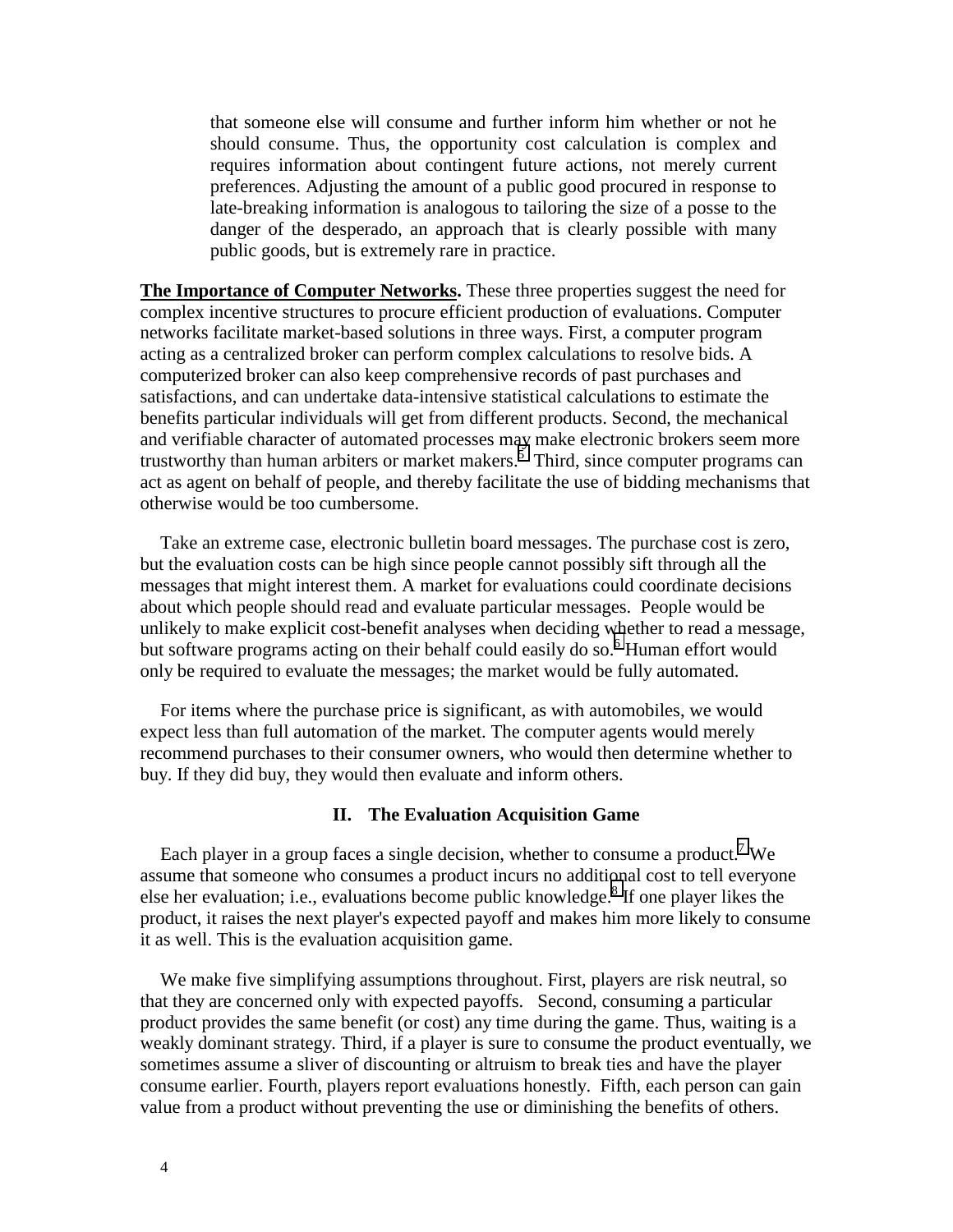Our base model assumes that all players are equally informative as evaluators, and that all recipients get informed equally. There is some probability,  $\rho$ , that the next consumer will perceive the product to be Good.<sup>9</sup> The uncertainty may result from some combination of randomness in the underlying product (occasionally, the chef at a restaurant has a bad day) and randomness in the consumer's perceptions (occasionally, the consumer is in a bad mood and dislikes a superbly prepared meal.) Players may differ in the intensities of their preferences; that is, the payoffs from consuming products they perceive to be "Good" or "Bad". Following Bayes' Rule, when someone consumes a product and reports a positive evaluation the assessed value of  $\rho$  increases; a negative evaluation reduces its value. If consumers do not reliably report their evaluations, because they sometimes initially misdiagnose their own evaluation of the product or because of occasional data entry errors, the updating rule for  $\rho$  is a slightly more complicated application of Bayes' Rule.

None of our results depend on a specific source of uncertainty in  $\rho$  or evaluation reporting, so long as  $\rho$  and the reliability of reports are common knowledge. Our results do depend on the sources of uncertainty being identically distributed for all consumers, so that an evaluation from any consumer is equally informative. Allowing for systematic, correlated differences in tastes, for variable expertise, or for reliability of reporting requires the more elaborate model discussed in Section III.E.

To facilitate exposition and intuition, we describe a special case of the base model in which uncertainty derives only from the consumer's evaluation process. We use this special case in examples, but rely on the more general formulation for all of our propositions and proofs. In the special case model, there are two underlying quality states for the product, "good" and "bad," with an initial probability  $p$  that the product is good. Each evaluator imperfectly perceives the true state of the product, and hence provides imperfect information to future potential consumers. The level of expertise of evaluators is modeled by two parameters, the probability that a player perceives a good product as Good, and the probability that she perceives a bad product as Bad. We call these parameters  $g$  and  $b$ , where:

 $g = pr$ (perceive product Good | product is good), and  $b = pr$ (perceive product Bad | product is bad)

(We assume that  $g > 1 - b$ .) The players' evaluations are independent, conditional on the true state of the product. Note that a probability  $p$  of a good product does not imply that a person will perceive the product to be Good with that probability. In fact, a person may perceive a product to be Good either by correctly classifying a good product, or by misclassifying a bad product, so that  $\rho = pg + (1 - p)(1 - b)$ . After an evaluation is received, participants can use Bayes' Theorem to update  $p$ , and hence update  $\rho$ . We assume that *g*, *b*, and the current value of *p* are common knowledge, implying that  $\rho$  is as well.

There are two critical parameters for each potential consumer -- the payoffs from consuming a product perceived to be Good and one perceived to be Bad. A player who consumes a product incurs a cost; even if the product itself is inexpensive or free, time is a scarce resource, and time spent consuming one product takes away from time to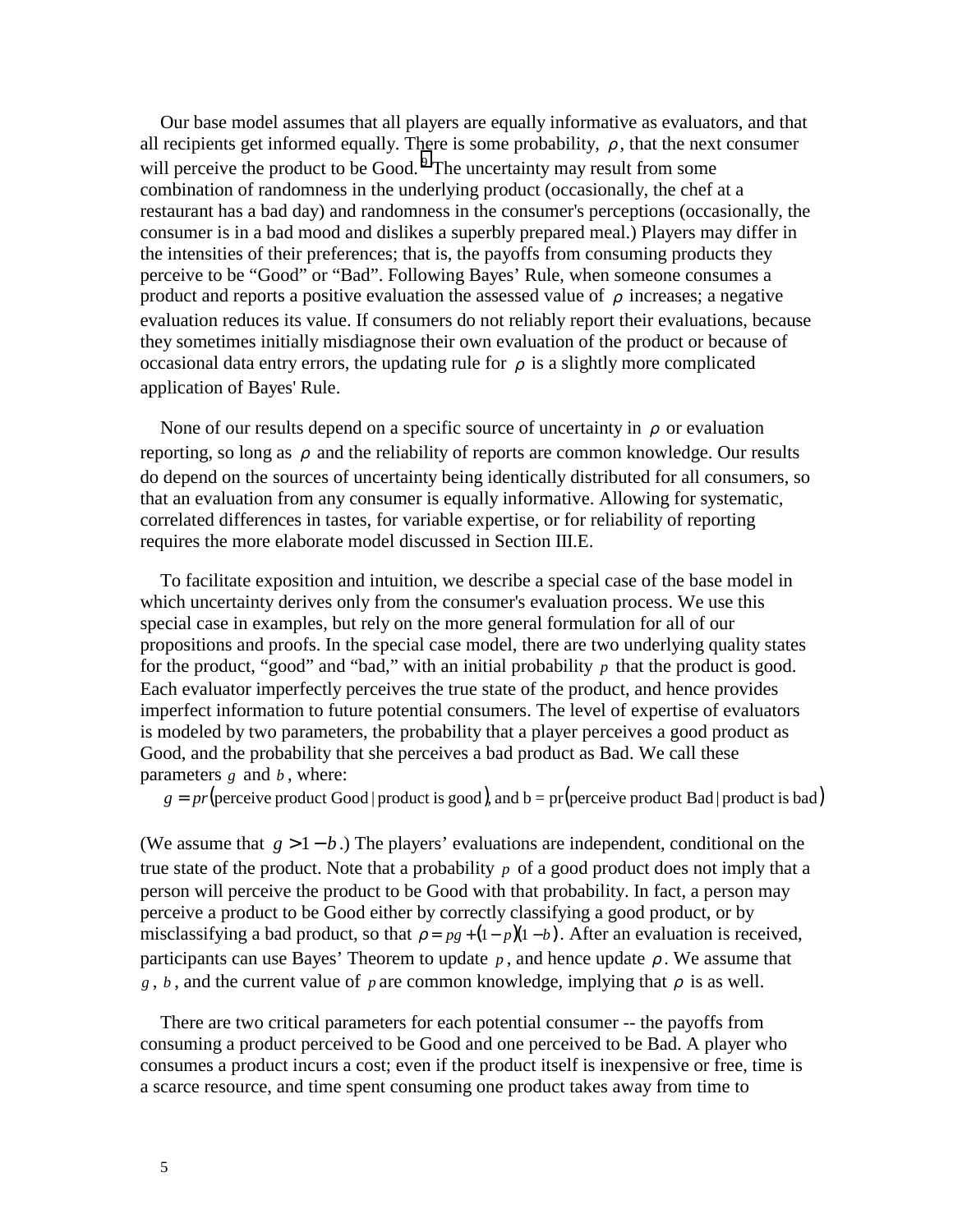consume others or to do something else. Call *ri* the value of consuming a product that the person perceives to be Good and *si* the value of consuming a product the person perceives to be Bad. Typically, the value gained from consuming a good product will outweigh the cost, so that  $r_i > 0$ , but for a bad product,  $s_i < 0$ . We call  $r_i$  and  $s_i$  a player's intensity values. A person who does not consume a product receives a payoff of 0.

The expected payoff from consuming immediately is:

(1)  $r_i \rho + s_i (1 - \rho)$ .

Absent the opportunity to wait for evaluations from others, a player would consume if this expected payoff is non-negative. If other evaluations are forthcoming, however, there is an opportunity cost, since a player would be no worse off, and quite possibly better off waiting until someone else's evaluation yielded a more informed estimate of  $\rho$ .

We wish to maximize the sum of expected utilities, scaled to some common metric, for all of the potential consumers. The principal challenge is to arrange for the optimal quantity and sequencing of evaluations. In our model, the broker calculates the efficient allocation given the players' intensity values (the  $r_i$  and  $s_i$  values), and then offers payments that induce players to choose actions consistent with the efficient allocation.<sup>[10](#page-37-0)</sup> In the pricing schemes we propose, the players need not know each other's intensities and the broker need only know the pool of  $(r_i, s_i)$  values, not those of each individual player. (The sole exception arises when the broker must know the players' identities in order to price discriminate; see Proposition 6.)

Our assumption of full and honest evaluations is a limitation that merits further attention. In each of our pricing mechanisms, an evaluator's expected payment is independent of her report. As a result, it is a weakly dominant strategy to report evaluations honestly. We assume that effort is not a choice variable.<sup>[11](#page-37-0)</sup>

This analysis addresses two contrasting forms of allocation problem. In the first, the batch mode game, there are just two possible rounds of consuming, and multiple people can consume in each round. In the second, the one-at-a-time game, there are multiple rounds, each with one evaluator. For each game, we show how to compute the socially optimal allocation.

For products that are consumed regularly, e.g., movies or bulletin board articles, the batch mode may prove to be of greater practical import than the one-at-a-time game, since it will be easier to coordinate the activities of evaluators if they evaluate in batches. For example, the first round might close 24 hours following the posting of a bulletin board article, or three days after the opening of a movie. First round consumers would have some flexibility on timing their task. The batch mode lowers coordination costs, since prices and consuming schedules are updated periodically -- once in the two-round game - rather than after each evaluation. In the one-at-a-time game, which might be more appropriate for products such as doctors or automobiles, all players would have to be regularly available, and willing to accept the time delays of sequential evaluation.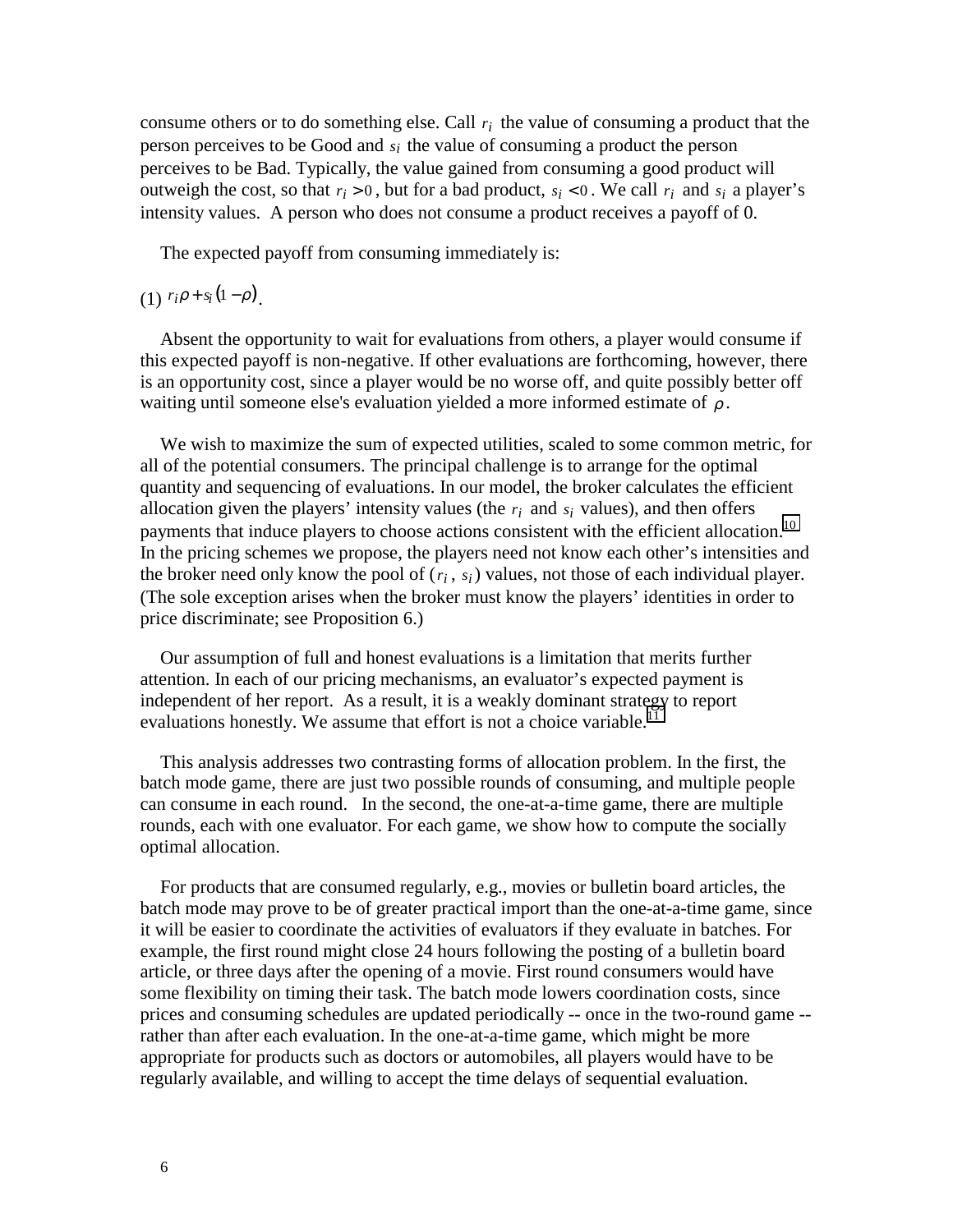#### A. *The Batch Mode Game*

Consider first a two-round batch mode game, where first-round consumers provide evaluations that help second-round players make more informed decisions about whether to consume. Figure 1 outlines the steps in the game.

---Figure 1 approximately here---

**The Batch Mode Social Optimum.** The optimal choice of evaluators in round 1 depends on the difference between the marginal value of an evaluation and the marginal cost of its production. The marginal value of an evaluation is the incremental benefit it provides to the players who wait until the second round to decide whether to consume the product. The marginal cost includes the evaluator's expected gain or loss from consuming immediately, as well as her opportunity cost of not using the information produced by others' evaluations.

More formally:

 $a_i$  = player *i*'s expected value of consuming in the first round. Thus  $a_i = r_i \rho + s_i (1 - \rho)$ .

 $b_i(n)$  = player *i*'s expected payoff of deciding whether to consume, after *n* people have provided evaluations.

 $x_i(n) = b_i(n) - a_i$  is player *i*'s expected advantage of deciding after *n* more evaluations rather than consuming now. It represents the cost for player *i* of agreeing to take another participant's place as the *nth* evaluator.

Note that all the values  $a_i$ ,  $b_i(n)$ , and  $x_i(n)$  are expected values that can be computed before anyone consumes the product. Thus, it is also possible to compute which players should consume immediately and which should wait to decide in the second round. The efficient allocation maximizes the sum of all players' expected payoffs:

(2)  $\sum_{evaluators} a_i + \sum_{waliers} b_i(n) = \sum_{evaluators} a_i + \sum_{waiters} (x_i(n) + a_i) = \sum_{all} a_i + \sum_{waiters} x_i(n)$  $\sum a_i + \sum b_i(n) = \sum a_i + \sum (x_i(n) + a_i) = \sum a_i + \sum$ 

The sum of the *ai* 's is a constant, so maximizing equation (2) is equivalent to maximizing the sum of benefits to those who receive the initial evaluations:

(3) max  $\sum_{waiters} x_i(n)$ 

There are m players in all. For any fixed number of evaluations *n*, it is optimal to select the people with the  $m - n$  largest  $x_i(n)$  values to wait. That is, we select the *n* least-cost initial evaluators, where cost includes the opportunity cost of not waiting for more information. More formally,  $x_{(j)}(n)$  is the  $j<sup>th</sup>$  order statistic of  $x_i(n)$ . That is, for each *n*,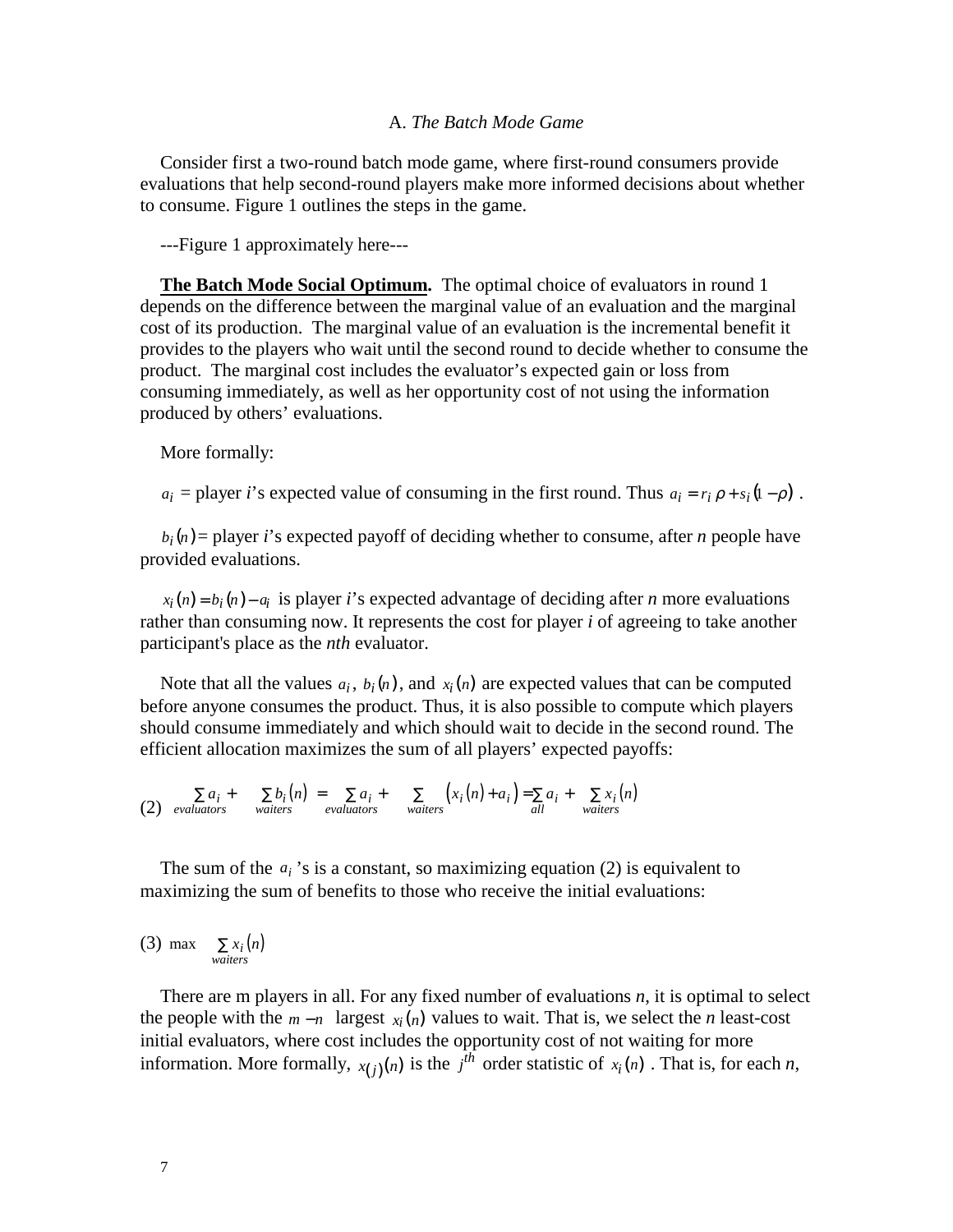array the  $x_i(n)$  values in ascending order, and let  $x_{(j)}(n)$  be the  $j<sup>th</sup>$  smallest. The optimal number of evaluations from equation (3) reduces to:

(4) 
$$
\max_{n} \sum_{j=n+1}^{m} x_{(j)}(n).
$$

Moving one more person, *i*, from the waiting group to the initial consuming group has two effects. First, it increases the expected value for those who remain in the waiting group because they receive an additional evaluation. Second, i gives up the expected value of waiting until the second round. The difference between these values is the difference between the marginal value and marginal cost of i's evaluation.

Equation (4) maximizes the net benefits of evaluations but it does not necessarily minimize the immediate costs of their production. One implication of Equation (4) is that it may be socially beneficial for some players who expect to lose personal value if they consume in the first round to do so. The initial evaluators may discover that the product is surprisingly valuable, a discovery that benefits the remaining players. Another implication is that while it might seem natural to pick players with the lowest direct costs as first-round evaluators, such a scheme neglects opportunity costs. Even if a player has a high initial expected value from consuming the product, she may benefit greatly from waiting for more information; it could be socially optimal for someone else to consume first -- perhaps even someone with a negative expected value.

## B. *The One-at-a-Time Game*

----Figure 2 approximately here-------

In the one-at-a-time game, evaluations are communicated quickly to all players, over many rounds. In each round, one person evaluates, while others wait to consume the new information. Figure 2 summarizes this process. Choosing the number and order of evaluators presents two complexities not found in a conventional sequential sampling problem with varying costs per draw. First, there is no coercive social planner; instead, the pricing scheme must induce the social outcome from the confluence of individual optimizing decisions. Second, the cost of an evaluation is the sum of the direct costs of production (i.e., the product price plus the evaluation cost minus the expected value) and an opportunity cost (i.e., the foregone benefit of receiving evaluations from others which might lead to a better estimate of the expected value and hence a more informed decision about whether to consume the product).

**The One-at-a-Time Social Optimum.** In the one-at-a-time game, the efficient production schedule specifies a complete ordering of consumers contingent on each possible sequence of evaluations. For example, if the first consumer likes the product, then it may be optimal for player B to consume the product next, while if the first consumer dislikes the product, it may be optimal for player C to consume it next, or perhaps for no one else to consume it.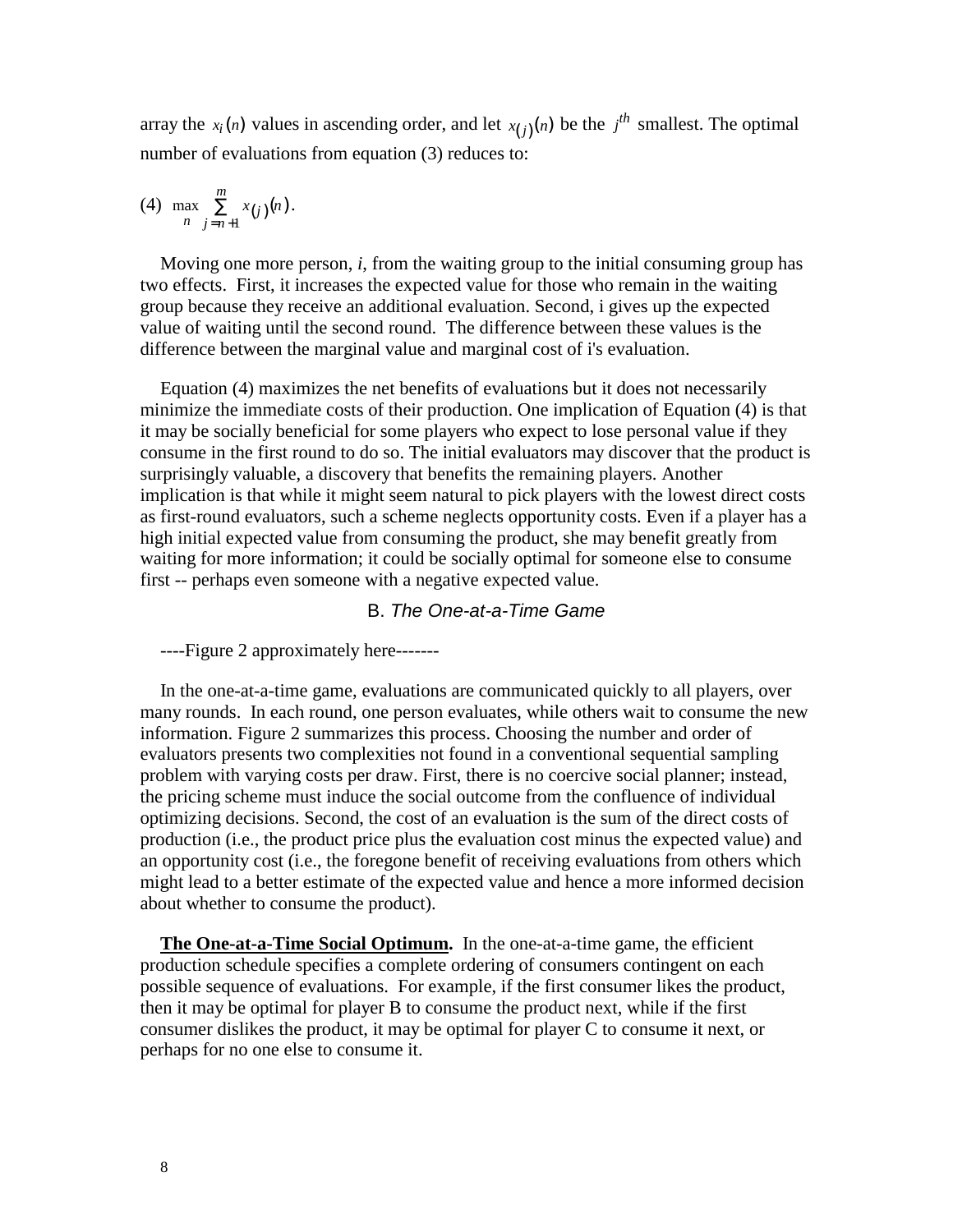Formally, an allocation can be represented in a binary evaluation tree, as shown below in Figure 4. Each node represents an evaluation by a player (the root of the tree represents the first evaluation), and each branch emanating from that node represents a possible outcome of that evaluation. A path terminates when no one else is to consume the product. Each player consumes the product at most once, so no player can appear more than once along a single path.<sup>[12](#page-37-0)</sup>

The value to a player of any node in the tree is the expected value of consuming the product, given the updated value of  $\rho$  at that node of tree. The expected social value of an allocation is the sum, over all nodes in the tree, of each node's value to the player it is assigned to, weighted by the probability that it is reached. For a fixed number of players n, the number of possible allocations is finite, implying that there is always an efficient allocation.

#### C. *Sample Calculations*

Consider the three-person game defined by the payoffs shown in Figure 3. The initial probability that a product is good is 2/3, and evaluators correctly perceive the state of a product with probabilities  $g = 3/4$  and  $b = 3/4$ .

---Figure 3 approximately here------

The efficient batch mode allocation is intuitively clear: since player C benefits enormously from any additional information, both A and B should consume in the first round.

Figure 4 shows the efficient allocation in the one-at-a-time game. Player A consumes the product first. If that evaluation is Good, then player C consumes the product next, while if it is Bad, player B consumes it.

---Figure 4 approximately here-------

At each node, *f* represents the probability of reaching that node, given the initial values for  $g$ ,  $b$ , and  $p$ . Here,  $p$  represents the probability that the product is actually good, conditioned on the sequence of evaluations leading to that node. Even though the initial probability that a product is good is 2/3, the first consumer will perceive it to be Good with probability only  $\rho = pg + (1-p)(1-b) = 2/3*3/4 + 1/3*1/4 = 7/12$ . Hence  $f = 7/12$  at the node following an initial positive evaluation. Other *f* values are calculated in like manner; *p* is updated using Bayes' Theorem.

Intuitively, the prime consideration is to optimize the outcome for player C, since her payoffs, both positive and negative, are so large. While player C would be willing to consume the product immediately, it is better for her to await the results of others' evaluations. If the first evaluation is positive, player C will want to consume the product, no matter what the outcome of the second evaluation. (After a positive and a negative evaluation, the product will still be good with probability 2/3.) Hence, if the first evaluation is Good, player C should consume the product immediately. If, however, the first evaluation is Bad, player C would be influenced by the outcome of the second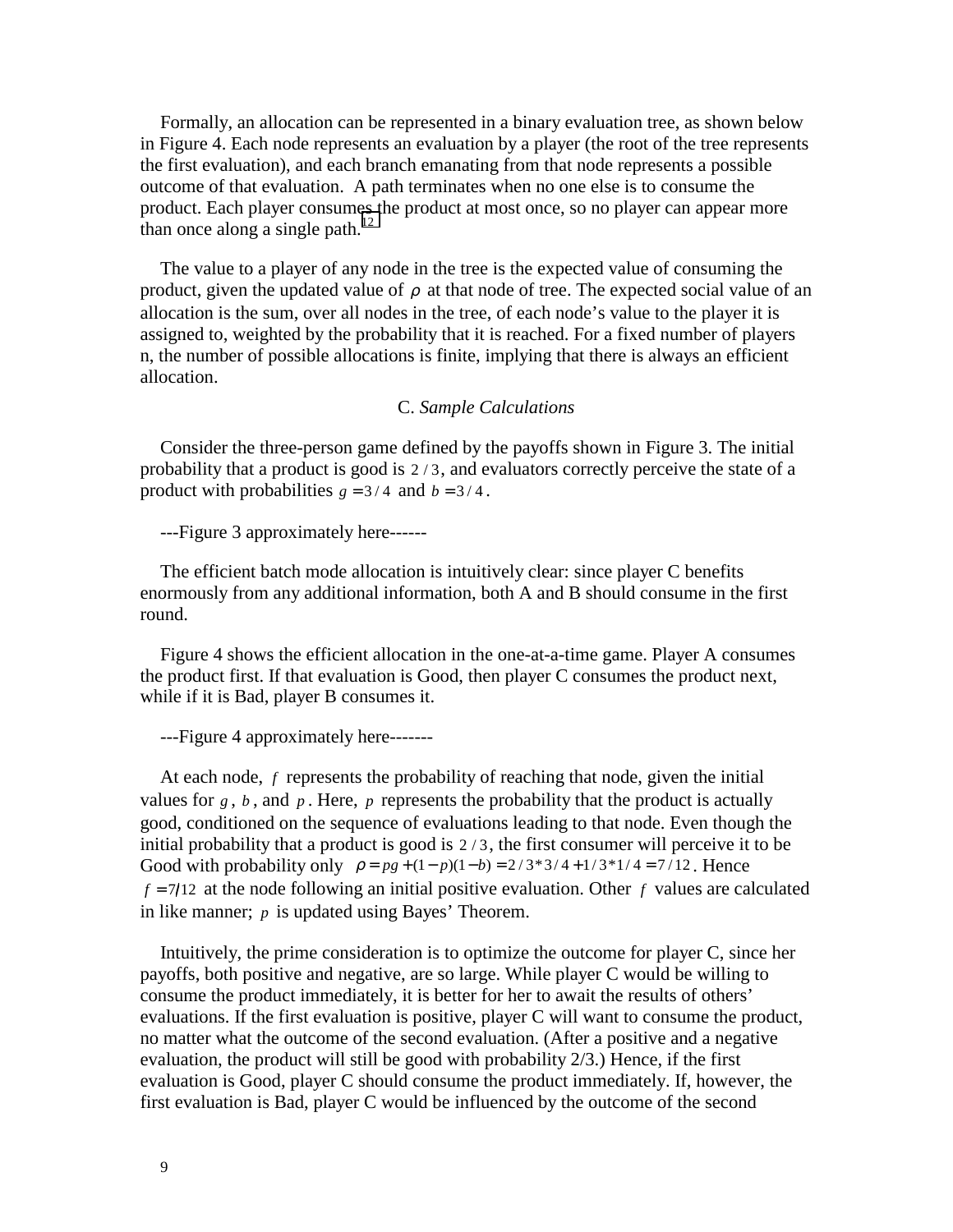evaluation, so another player should provide it. Overall, player C should consume the product as soon as there is one positive evaluation, but if both players A and B dislike the product, then player C should not consume it. Interestingly, although the sequences (Good, Bad) and (Bad, Good) produce the same amount of information about the product, they lead to a different total number of players consuming of the product. After the sequence (Good, Bad), the remaining player, player B, does not consume the product; after the sequence (Bad, Good), the remaining player, player C, does.

This example suggests that simple rules-of-thumb are not sufficient to determine the efficient ordering of evaluators. Some general rules that do hold at the optimum, however, are:

1. Anyone who is certain to consume the product should evaluate it at the outset of the game;

2. If player A's payoff is always more favorable than player B's ( $r_A \ge r_B$ ,  $s_A \ge s_B$  and at least one of these holds with a strict inequality), then A should consume before B.

3. If additional players are added to the game, then there should be (weakly) more evaluations in all circumstances. $^{13}$  $^{13}$  $^{13}$ 

#### D. *Discussion of the Games*

To sum up, the batch mode game well illustrates the first two distinctive properties of evaluations: their nature as public goods, and the antagonism between current and future production. The one-at-a-time game highlights the third property: future production is contingent on early evaluations. The example above shows the advantage that contingent production offers. In the two-stage batch mode allocation, the number and order of evaluators cannot depend on the content of the first evaluation; rather, the social optimum requires initial evaluations by both players A and B. The one-at-a-time game allows a more nuanced approach; the choice of the second evaluator depends on the outcome of the first evaluation.

#### III. **Inducing the Efficient Allocation**

Left to their own devices, individual decision makers usually do not generate the socially efficient allocation. They may produce too few evaluations because they ignore the positive externality their evaluations provide to others. The wrong players may provide early evaluations if those who could benefit most from the evaluations are also most willing to provide them. Players may dissipate the available social surplus that evaluations generate by trying to claim larger individual shares, say by waiting for others to evaluate first. But a central broker that knows the distribution of intensities of participants' preferences -- that is, the pool of *ri* and *si* values -- can calculate the efficient allocation of evaluators in either the batch mode or one-at-a-time protocol. The broker can offer side payments to induce players to choose actions generating the social optimum. We assume that the broker pursues efficiency, and seeks no profit from his role.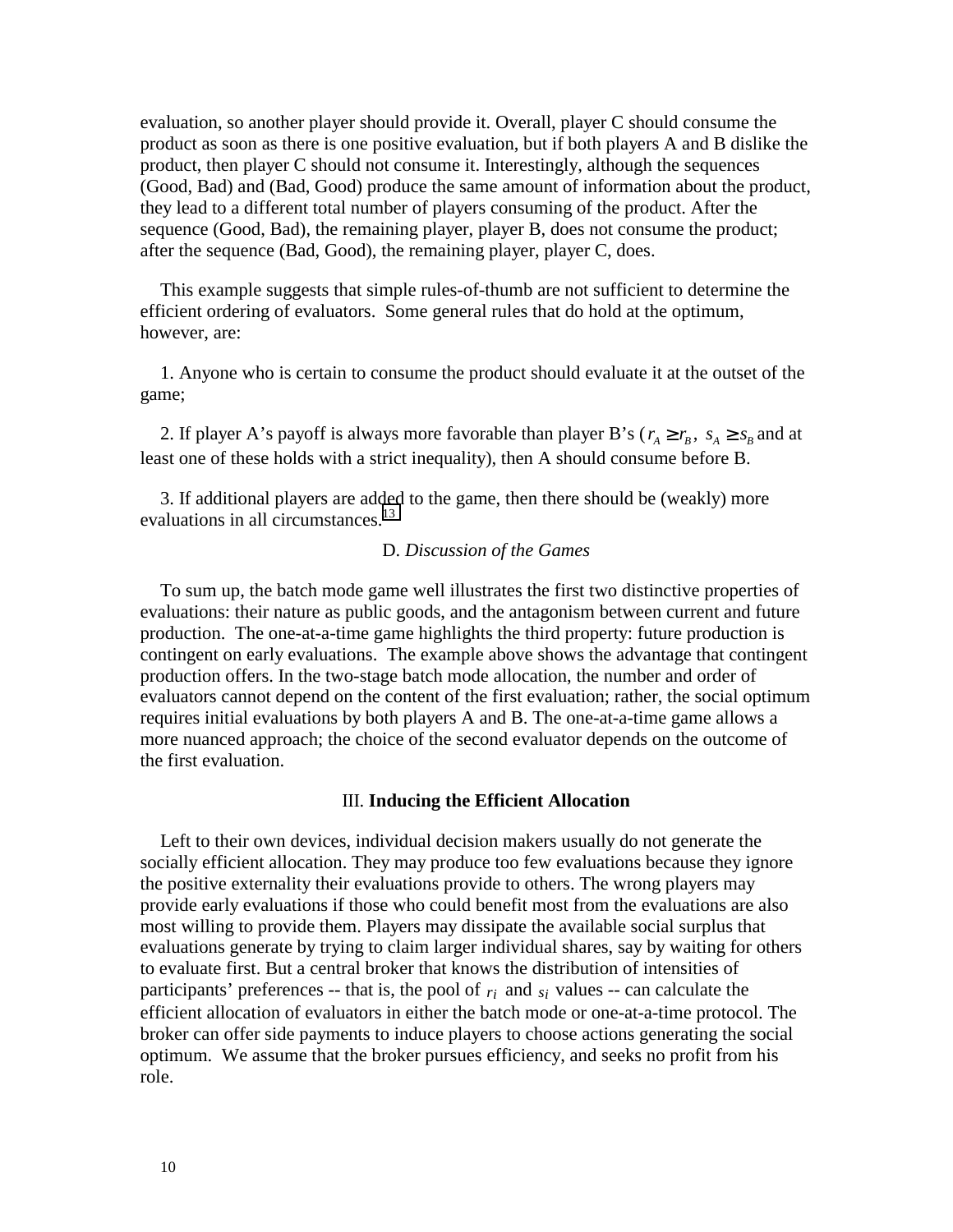#### A. *Examples Yielding Inefficiencies*

Before proceeding to more general results, we present three instructive two-person batch-mode games that illustrate three reasons to shift away from the laissez-faire equilibrium.<sup> $14$ </sup> To simplify the arithmetic in this section, we assume that a single evaluation is perfectly informative in identifying the state of the product:  $g = 1$  and  $b = 1$ . That is, if one player perceives the product as Good, the other player will too. In this situation,  $\rho = p$ , and the expected payoff calculation from formula (1) reduces to

 $(5)$   $rip + si(1-p)$ .

In all three games, it is equally likely that the product is good or bad ( $p = 5$ ). Hence, the utility of consuming the product in the first round is  $.5(r_i + s_i)$ . After a first-round evaluation by one player, the other player can make a perfectly informed decision: consume the product after a positive evaluation but not after a negative one (assuming  $r_i > 0 > s_i$ ). The expected payoff to player i of waiting while the other provides an evaluation is  $.5(r_i + 0)$ .

The payoffs to each person vary in the three games (see Figure 5). For example, in game (i), player A benefits by ten units  $(r_A = +10)$  if she consumes the product and likes it, but loses twelve units  $(s_A = -12)$  if she consumes it and dislikes it. These varied payoffs lead to different classes of inefficiency.

---Figure 5 approximately here--------

Each player can choose from two initial strategies: consume immediately (C) and wait (W). We assume the payoffs are common knowledge. Figure 6 shows the games in the 2x2 normal form after converting individual outcomes to expected payoffs. The equilibrium in each game is denoted by E. An asterisk (\*) denotes an efficient outcome.

---Figure 6 approximately here----

In game (i), it would be optimal for one person to consume immediately and the other to wait. The consumer has an expected loss of 1, since  $a_i = r_i p + s_i (1 - p) = .5(10 - 12) = -1$ . The value to the waiter of the information generated by that consuming is  $b_i(1) = .5(10) = 5$ . Unfortunately, waiting is a strictly dominant strategy for both players; no matter what player A does, player B gains by not consuming the product initially, and vice versa. The Nash equilibrium is  $(W, W)$ , giving each a payoff of 0. Thus, game (i) demonstrates the natural tendency to underprovide information in equilibrium, since neither player cares about the value his or her information provides to the other player.

In game (ii), player B's stakes are higher than player A's: he can gain more if the product is good but his cost of consuming a bad product is also higher. Intuitively, it might seem socially optimal for B to consume first, since his expected value of consuming is positive, while that for A is negative. However, this reasoning neglects B's opportunity cost of not waiting for better information. The social optimum is (C,W). Player A consumes the product first and then, if she finds it Good, recommends it to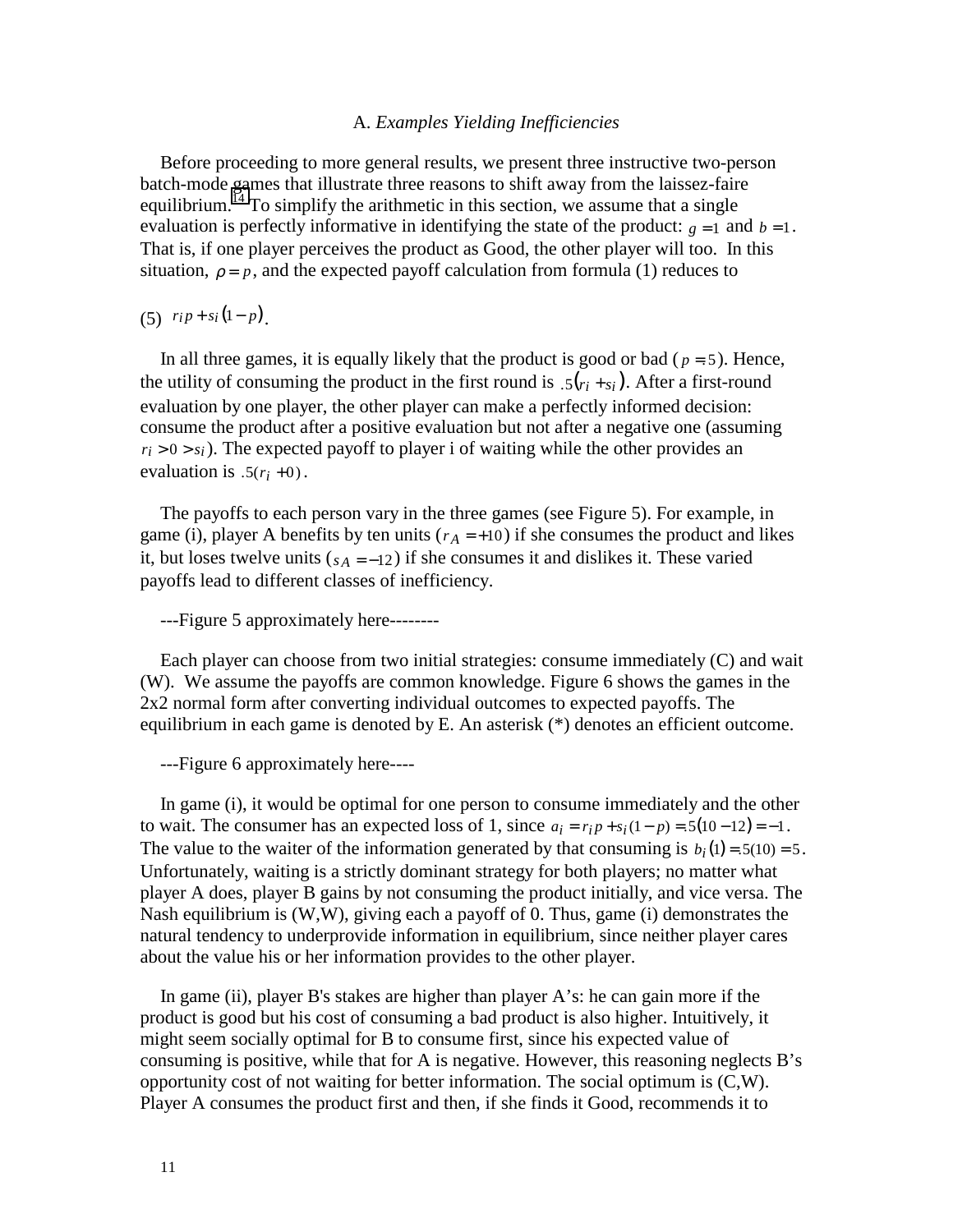player B. In effect, player A acts as the king's taster; if the taster does not get sick, it is safe for the king to eat. Of course, if left to herself, player A will refuse this role (an expected payoff of -1), preferring to wait (at least a 0 payoff). Player B realizes that player A will not provide an evaluation and thus (W,C) is the unique Nash equilibrium, asssuming minimal altruism on the part of B induces him to evaluate in the first round. The expected payoff is  $(5,10)$ . In contrast, the expected payoff of  $(-1,20)$  when player A consumes first yields a higher total value. Game (ii) demonstrates that the uncoordinated equilibrium may involve the optimal quantity of evaluations but a nonoptimal order of evaluators.

In game (iii), the players' payoffs are identical and both would be willing to consume immediately, if not for the opportunity to get more information by waiting for the other's evaluation. At the social optimum, one consumes and the other waits. Asymmetric allocations of this sort are difficult to coordinate on a voluntary basis. Without any coordinating mechanism, the players are likely to engage in a costly game of waiting, not unlike a war of attrition, hoping to be the last to decide.

With a common discount factor,  $\delta$ , for the two players, there is some impetus to consume immediately in game (iii). Then, the unique symmetric equilibrium calls for

each player to consume immediately with probability 58, yielding expected payoffs of  $1-\delta$ 1 each. The discount factor induces the players to sometimes consume in the first round, but the surplus gained is exactly offset by the losses from discounting when both players wait until the second round. For any  $\delta$ , attempts to claim the surplus dissipate all of the potential value from acquiring information.

#### B. *Connections to Statistical Herding*

Underprovision of evaluations is similar to but offers an interesting contrast with the phenomenon of statistical herding that arises in models of sequential decision making such as those by Sushil Bikhchandani, David Hirshleifer and Ivo Welch (1989) (BHW) and Abhijit Banerjee (1992). In these herding models, players make decisions in a predetermined order about whether to take some action, such as entering a restaurant. Each person holds distinct information relevant to the decisions of the others. Whenever anyone makes a decision, her choice (and hence imputed private information) becomes public knowledge (the restaurant has a large window), but the actual payoff is not revealed. Strikingly, the group converges on a single decision in finite time because, eventually, the accumulated public information dominates the private information held by any individual. Everyone who decides after this point follows the public consensus, and hence reveals no private information. Since in the end much private information is not revealed, the consensus may be wrong.

Premature consensus can arise in either information dissemination (herding) or information acquisition (the market for evaluations), but such errors in the market for evaluations can occur only in negative decisions. Herding can occur in both positive and negative decisions, because once players reach a premature consensus in either direction no further information is disseminated. By contrast, the inefficiency in evaluation acquisition is asymmetric. Good products can easily get buried beneath negative initial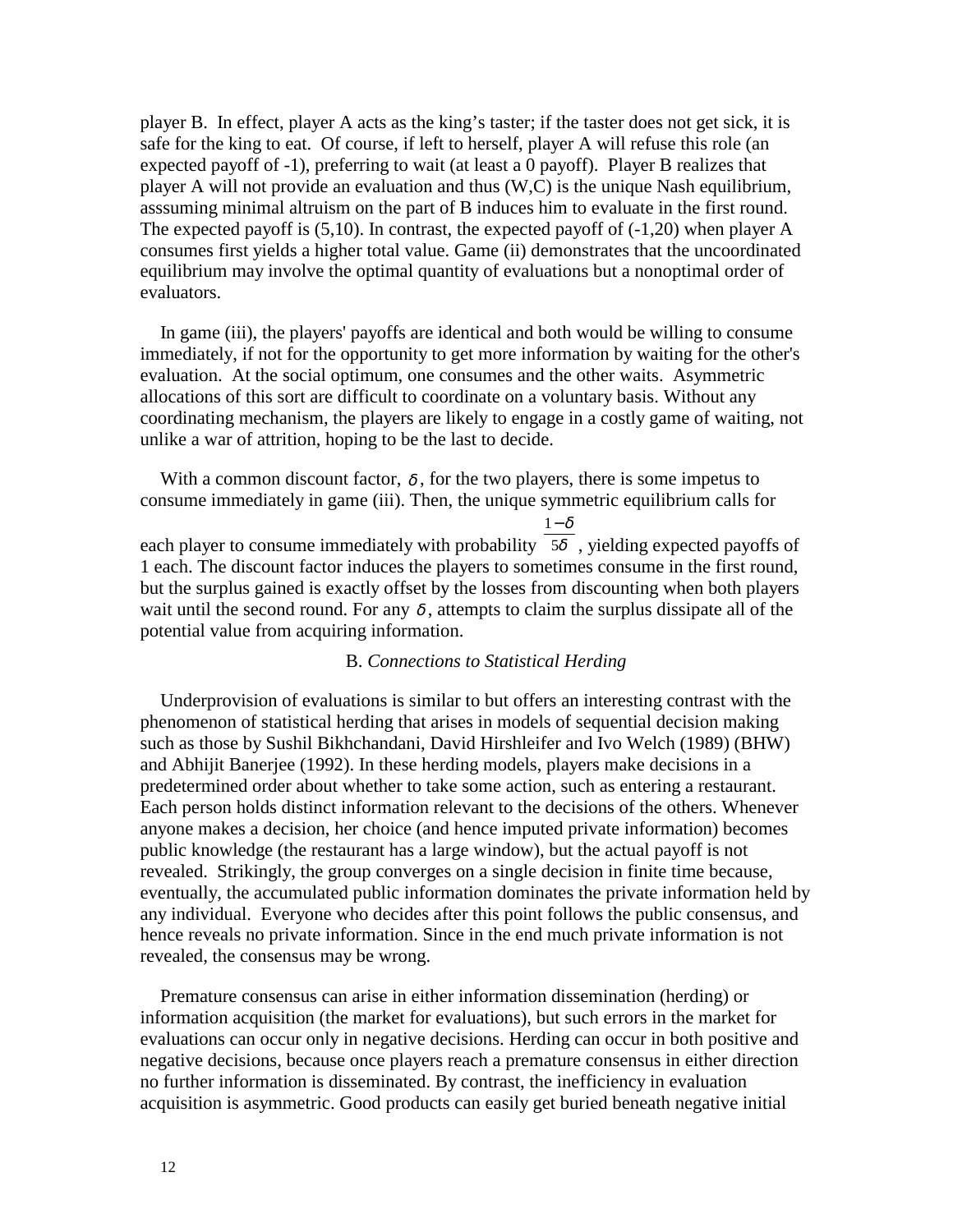reviews (as any talented but unsuccessful playwright will tell you). If the product is bad, however, that information will come out in the long run, despite positive early evaluations.

#### C. *Payment Schemes*

Transfer payments among the players could achieve full efficiency in the evaluation acquisition game, overcoming the problems of underprovision, wrong ordering, and wasteful surplus claiming. Absent transaction costs, private bargaining will lead to efficient allocations of resources despite private information and externalities, as the Coase Theorem (1960) tells us. In game (i), for instance, player A could pay player B any amount between 1 and 5 to evaluate the product, thereby restoring social efficiency.

Since transactions costs grow with the number of players, however, an agreement on dividing the surplus may be elusive. One solution is for the players to rely on a central broker to coordinate the production of evaluations and distribution of the surplus. The broker offers subsidies to initial evaluators to ensure an efficient outcome. In game (i), for example, the broker could offer 6 units to the initial evaluator, so that each player gains 5 units in expectation. (In the next section we consider how the broker might demand contributions from the players to cover the subsidies, but for now we assume some outside source of funds.)

When the players (or their agents) have full knowledge of each other's preferences, it may suffice for the broker to announce merely an equilibrium price subsidy. For instance, a subsidy of 7 in game (ii) redresses the imbalance in incentives so that A prefers to evaluate the product rather than to wait. Player B waits, secure in the knowledge that A will evaluate the product first. Even with a large number of players who know each other's preferences, the announcement of equilibrium prices can achieve the social optimum if each player employs backwards induction to determine the likely actions of others.

However, if preferences are not known or players cannot be relied upon to solve a complicated backwards induction problem, announcing only equilibrium prices is insufficient. For example, in game (ii), each player's decision depends on the expected action of the other. Player A will refuse a subsidy of 3 if she thinks player B would be willing to accept it. But if she thinks player B would refuse the subsidy of 3, A will take it. Information beyond prices must be announced.

One possibility would be to both announce a subsidy and assign actions to players. For example, a subsidy of 3 together with the assignment of player A to consume first will be sufficient: A knows that B will wait, so A prefers to consume  $(-1 +$  subsidy = 2) rather than wait (0). Given the subsidy, the announced assignment is a Nash equilibrium. This scheme suffers two disadvantages. First, it requires the broker to know each individual's intensities, not merely the pool of all players' intensities. Second, it puts the broker in the authoritarian role of assigning actions rather than merely offering subsidies to any player willing to perform the actions.

Fortunately, the broker can merely announce a price and an equilibrium production schedule, but let players choose their own positions. For example, in game (ii) the broker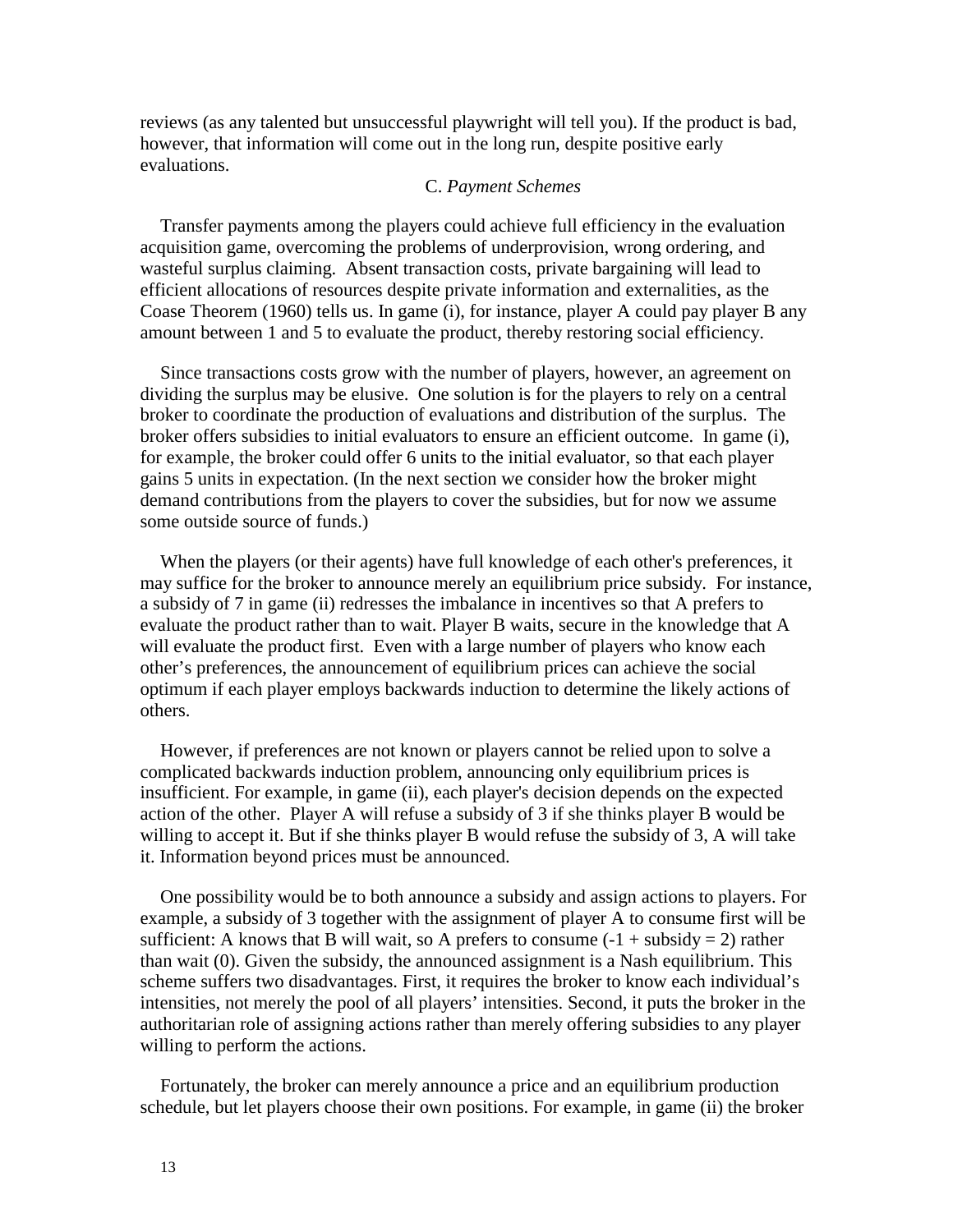can announce a subsidy of 7 for the first round and tell each player that the price has been chosen so that if she does not accept it, the other one is sure to do so. Player A now chooses between consuming  $(-1 +$  subsidy = 6) or waiting while B consumes (5); hence A prefers consuming. Player B chooses between consuming  $(10 + \text{subsidy} = 17)$  or waiting while A consumes (20); hence B prefers waiting.

More generally, in the multi-player batch mode game, the broker will announce a price and a quantity n. In order to calculate rational actions for themselves, players need not know each other's intensity values. Each player knows only that in equilibrium exactly n players are sure to accept the subsidy to consume in the first round, and decides whether to be one of them. Similarly, in the one-at-a-time game, the broker will announce subsidies for roles that players can take in an evaluation tree. A role consists of a combination of nodes, no more than one on each path. A player who accepts the subsidy for a role commits to provide an evaluation at each node that is part of that role, should the sequence of evaluations leading to that node actually occur.

#### D. *Desirable Traits for a Pricing Scheme*

In addition to ensuring efficient allocation, there are a number of additional properties that might be desirable in a pricing scheme. We consider three. First, players providing (or consuming) the same service should receive (or pay) the same price; we call this *same-action same-price*, or SASP. SASP is required given our assumption that the broker knows the distribution of types, but can't identify a player's type. In the batch mode, SASP requires that every player be offered the same subsidy for making a first-round evaluation, and thus precludes price discrimination. In the one-at-a-time context, SASP requires that for each role, every player is offered the same price.<sup>15</sup> Second, the amount collected from all players should equal the amount paid out in subsidies; this is called *budget balance*. The third property is *voluntary participation*: a player, knowing his preferences and the announced charges and subsidies, will have a positive expected value from participating in the game.

Unfortunately, no efficient payment mechanism can simultaneously satisfy all three desiderata. It is possible, however, to satisfy any pair (see Figure 7).

----Figure 7 approximately here----

Our first general result is a negative one, showing that all three goals can not be achieved in either the batch mode or one-at-a-time game. Intuitively, to satisfy budget balance and voluntary participation, it may be necessary to charge beneficiaries of evaluations the full value that they gain, but this charge may differ from consumer to consumer, and hence SASP cannot be satisfied.

**Proposition 1:** In the efficient provision of evaluations, SASP, budget balance and voluntary participation can not in general be satisfied simultaneously.

**Proof:** We proceed by counterexample. Suppose that, in a batch-mode game with three players, the social optimum is for player A to consume in round 1 at a cost of 7 (expected payoff -7) in order to provide benefits of 5 and 3 to players B and C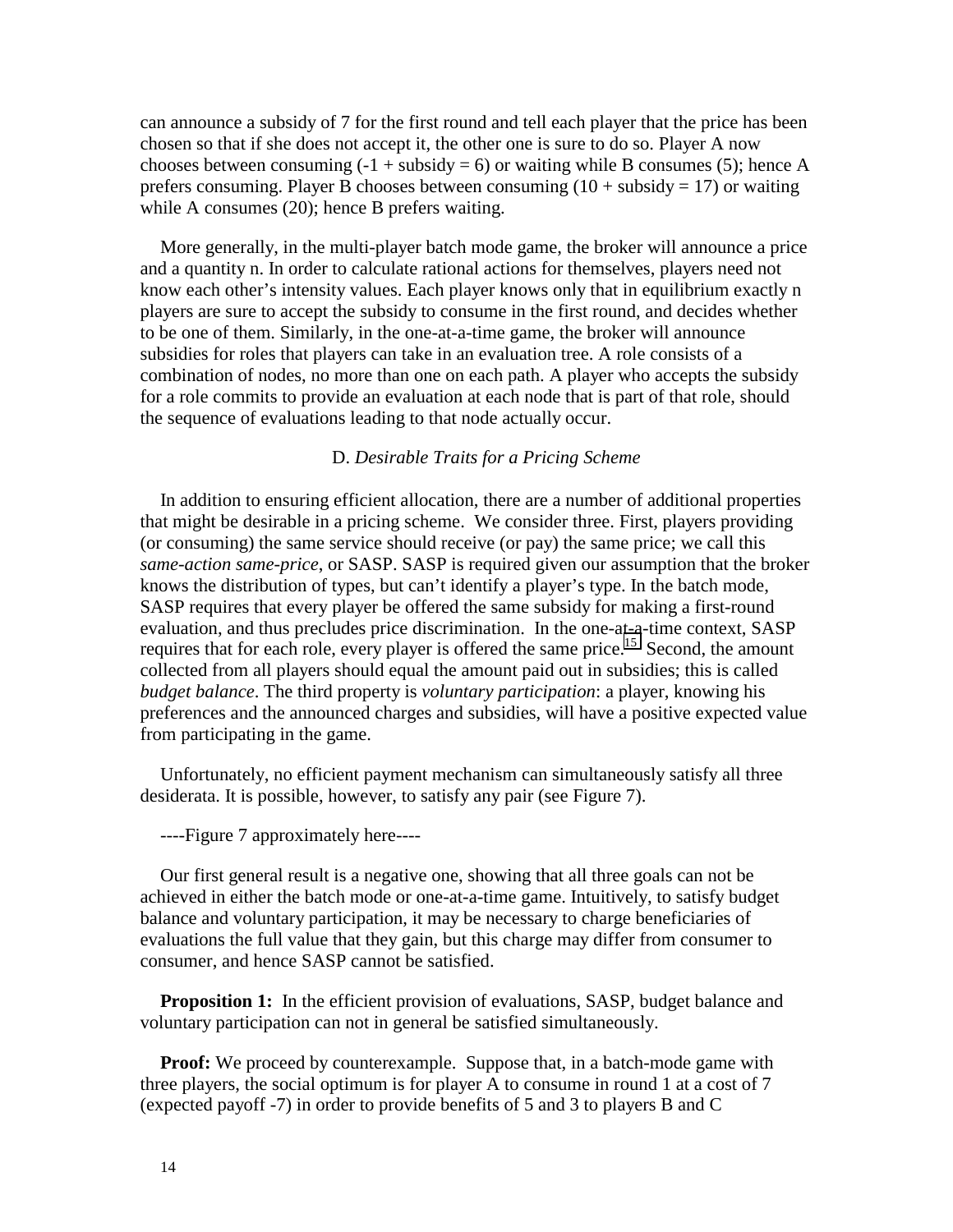respectively, who will consume in round 2 should A find the product Good. Player A must be paid at least 7, but C will not participate at a cost greater than 3. If, following SASP, B pays the same as C, the total revenue is at most 6, which violates budget balance.

The counterexample for the one-at-a-time game employs the following parameter values:  $p = .5$ ;  $g = b = .9$ ;  $r_D = s_D = -65$ ;  $r_E = +225$ ,  $s_E = -81389$ ;  $r_F = -325$ ,  $s_F = -91389$ .<sup>[16](#page-37-0)</sup> The social optimum has D consume, then E if and only if the evaluation is Good, then F if and only if both evaluations are Good. It costs D 65 to evaluate the product. Figure 8 lists the expected payoffs to players E and F at the second and third nodes in the tree; the first payoff is computed at the start of the tree and the second payoff, in parentheses, is conditional on reaching the given node. In the social optimum, the expected payoffs are -65 for D, 60 for E and 41 for F.

F will pay an up-front charge of at most 41 for the right to consume at node 3 (equivalent to an actual charge of 100 conditional on the first two evaluations being positive). For E to prefer node 2 rather than F's role, the up-front charge for node 2 must be at least 22 less. Therefore, it can be at most 19. Total revenue, then, is at most  $60 = 41$ + 19. It is impossible to satisfy budget balance, since D requires 65 to consume at the root node.

----Figure 8 approximately here----

**Efficient Allocation With an Unbalanced Budget.** We first demonstrate the broker's ability to produce an efficient allocation while maintaining voluntary participation and SASP. In the batch mode game, the broker seeks to maximize the expected net benefits from the initial evaluations. If the optimum calls for  $n *$  evaluations, the broker wishes to arrange for the  $n *$  people who would benefit the least from these evaluations to provide them. The broker can achieve that by announcing the price  $x_{(n^*+1)}(n^*)$  as the subsidy to first-round evaluators. This price is calculated as the subsidy required to make the  $n^*+1st$ player indifferent between evaluating the product immediately and waiting to receive the *n* \* evaluations.

**Proposition 2:** In the two-stage batch mode game, if the broker offers the price  $\pi^* = x_{n^*+1}(n^*)$  to all players who evaluate in the first round, the efficient allocation is a Nash equilibrium.

#### **Proof:** See appendix.

By announcing the price  $\pi^*$ , the broker implements the natural outcome of an  $n^*+1st$ price auction—the generalization of a Vickrey second price auction— without actually conducting the auction. A Vickrey auction is a special case of a Groves-Clarke payment mechanism (William Vickrey 1961; Edward H. Clarke 1971; Theodore Groves 1973). Frequently, such a mechanism is the only way to achieve the first-best outcome in dominant strategies (Jerry Green and Jean-Jacques Laffont 1977).<sup>17</sup> In our analysis, since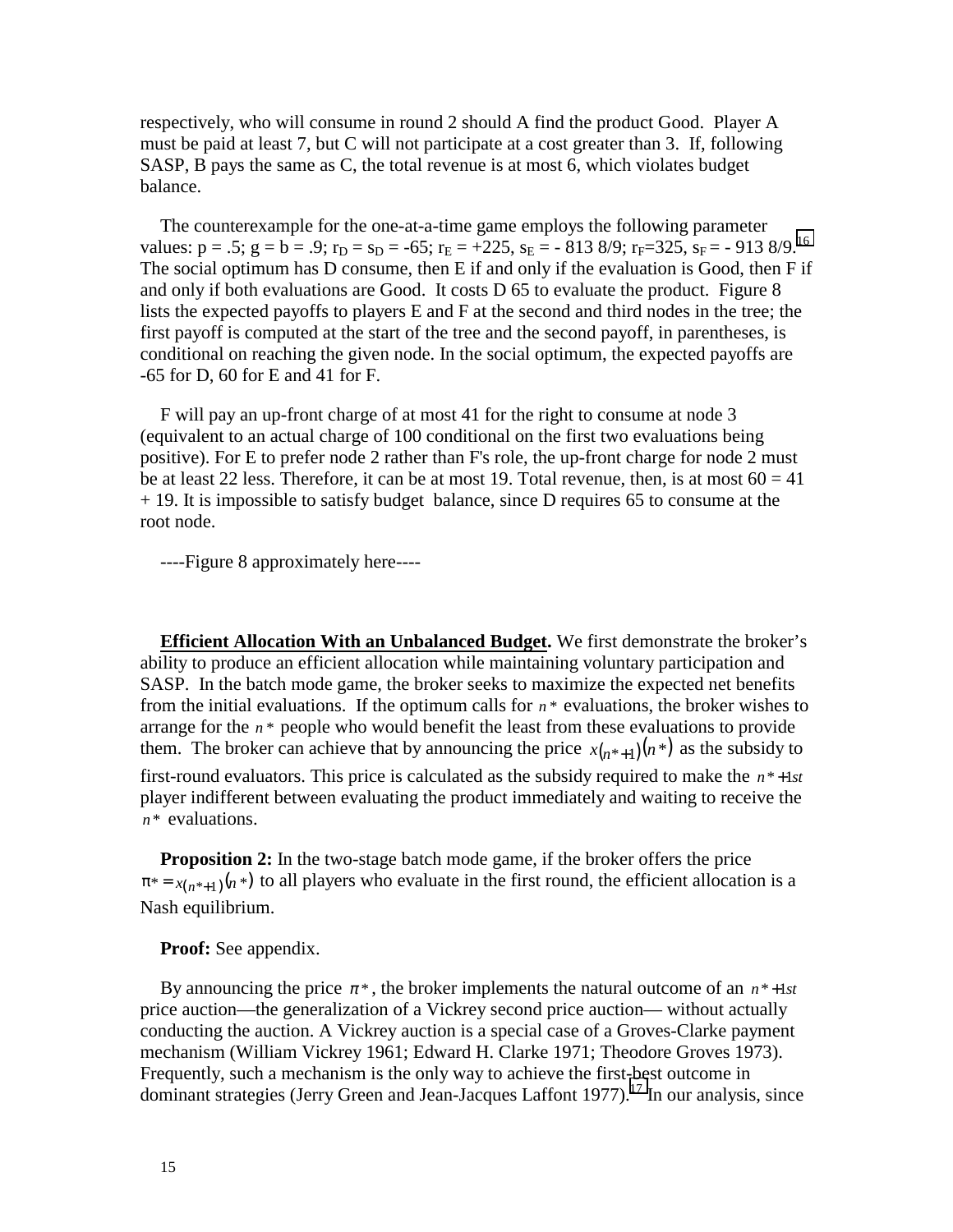the broker knows the pool of  $(r_i, s_i)$  values, it can identify the optimal quantity  $n^*$ without asking the players to report their intensity values. By announcing the marketclearing price, the broker elicits just enough information to identify the set of players who should evaluate immediately. In contrast, an auction would also reveal the value of the  $n^*$  evaluations to each player. Another advantage of announcing the market clearing price is that it can not be inflated by collusive behavior, as the price could be in a full Groves-Clarke mechanism.

Our market -- in effect an auction -- is unusual because it incorporates opportunity costs, which depend on the number of other players who will accept the first-round subsidy. Hence, the broker announces the quantity  $n^*$  in addition to the price  $\pi^*$ . The announcement is helpful even through the equilibrium is unique. Without an announced quantity, players may have trouble identifying the equilibrium (and efficient) allocation. Suppose, for instance, that a single evaluation is worth 6 to player A and two evaluations are worth 9 to her. If the broker announces only the price 7, A cannot tell whether the equilibrium has her as the only first-round evaluator or whether the equilibrium has her wait while two other players provide first-round evaluations. With the announcement of a quantity as well as a price, players can easily choose actions that lead to the equilibrium allocation.

In the one-at-a-time game, the optimal quantity is contingent on the outcome of early evaluations. The broker announces an evaluation tree and a vector giving the subsidy for each of m different roles. The broker chooses the set of available roles to correspond to the roles assigned to the players in the social optimum. The broker assures everyone that the subsidies will induce a general equilibrium outcome in which exactly one player will accept the subsidy for each role, and the available roles combine to cover all the nodes of the tree that call for an evaluation. This gives players sufficient information about others' actions to make rational choices. Each player acts in response to the price vector by choosing one role and committing to that role.

**Proposition 3:** In the one-at-a-time game, there is a vector of subsidies on roles that induces each player to evaluate at exactly the nodes called for in some efficient allocation.

#### **Proof:** See appendix.

This vector of subsidies achieves the optimal outcome through general equilibrium pricing, where each role (set of nodes) in the evaluation tree represents a different good available to consumers.<sup>[18](#page-37-0)</sup>

## **Efficient Allocation With Up-Front Subscription Fees and Ex ante Voluntary**

**Participation**. A broker can structure its charges and payments so that players pay an upfront subscription charge. If the players do not know their intensities at the time they must subscribe, but the broker knows the pool of intensity values, we demonstrate that the broker can induce an efficient allocation while maintaining SASP and paying out the exact amount of the subscription fees, thus balancing the budget. Since the expected social value of the game is always non-negative, and players do not know their intensity values initially, each expects an equal share of the social value. If the budget will balance,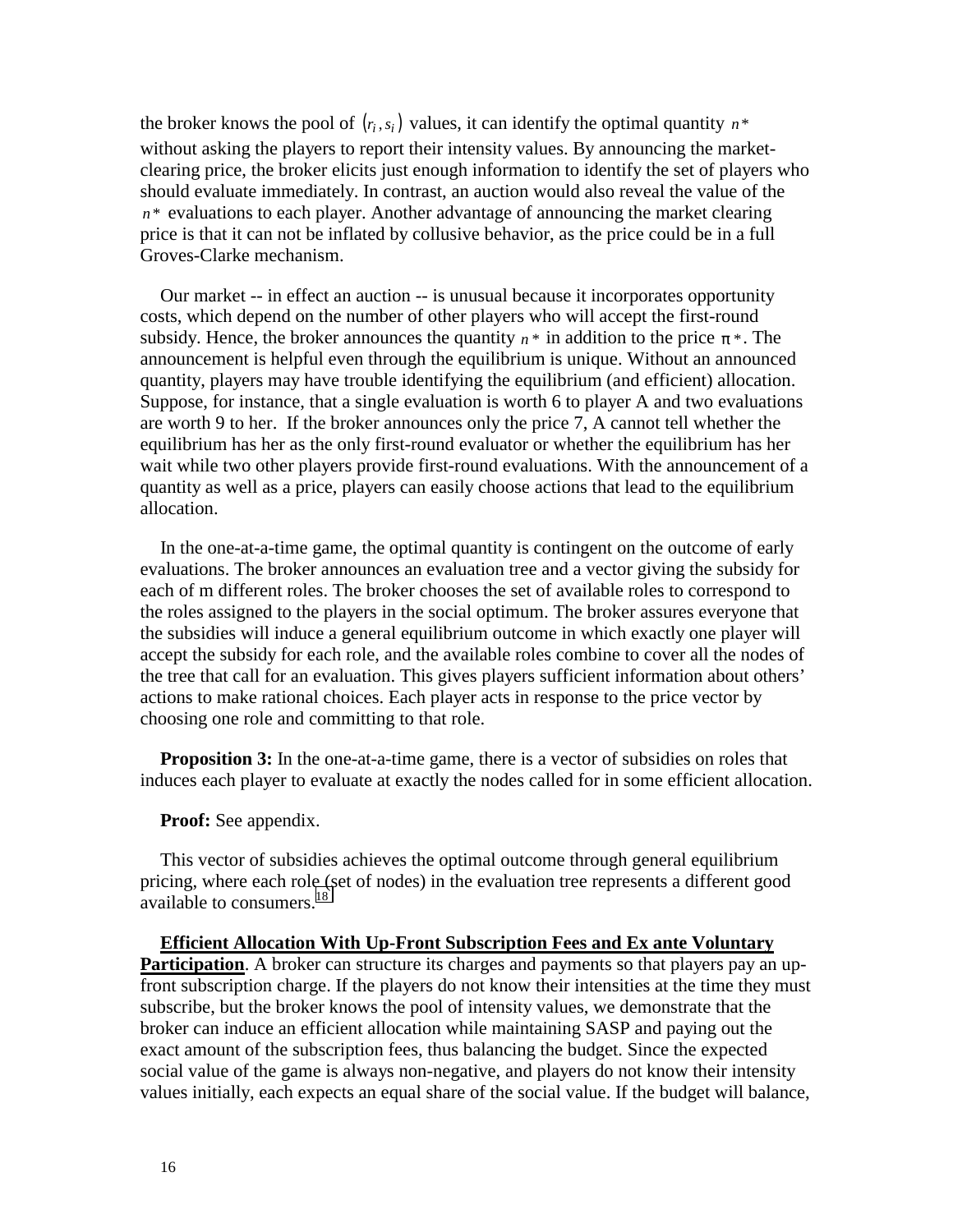then each player is willing to pay the up-front subscription fee. We call this ex ante voluntary participation. We do not have full voluntary participation because, if players were allowed to find out their intensities before paying the subscription fee, some might refuse to do so.

In the batch mode, each player is charged an equal share of the subsidies to be doled out. The analogous approach to the one-at-a-time game will not work, because the total subsidy may depend on the evaluations received. It is possible, however, to adjust the subsidies to maintain incentive compatibility and to assure that the sum is the same on every branch of the tree. This allows the broker to charge a fixed subscription fee up front.

**Proposition 4:** In both the two-stage batch mode game, and the one-at-a-time game, with up-front subscription fees and subsequent subsidies, the broker can induce the efficient allocation while satisfying budget balance and SASP.

**Proof:** Available from authors.

**Efficient Allocation with Price Discrimination.** Relaxing the SASP requirement is only helpful if the broker can identify the players' types. Then the broker can balance the budget by demanding higher payments from the players who benefit more; in effect, the broker price discriminates. It also permits the broker to levy exorbitant charges (effectively reductions in price) for actions that deviate from the social optimum. Unlike our previous mechanisms, this requires the broker to know which players have which intensity values, not merely the distribution within the pool of values.<sup>19</sup>

**Proposition 5:** In either the batch mode or the one-at-a-time game, efficient allocation can be achieved while satisfying the budget balance and voluntary participation constraints if the broker knows the players' types.

**Proof:** Available from authors.

E. *Expanded Model—Players Differ in Taste and Evaluation Skills*

The base model assumes that the players differ only in intensities of preference. We now expand and generalize the model to allow the players to differ from each other in three more substantive ways. First, the players may differ in their evaluation expertise; some are more informative than others. Second, the informativeness of each evaluator may vary for different recipients; thus, suburbanites and yuppies may each inform their own class about automobiles, just as economists are more helpful in recommending bulletin board messages to economists, and computer scientists to other computer scientists. These two features make the evaluators differentially informative. Third, tastes may be correlated. For example, the evaluations of employees of a firm regarding a product used in the firm's production process may be highly correlated. A second evaluation by an employee of that firm is likely to agree with the first evaluation and is thus less valuable than an independent evaluation of equal expertise.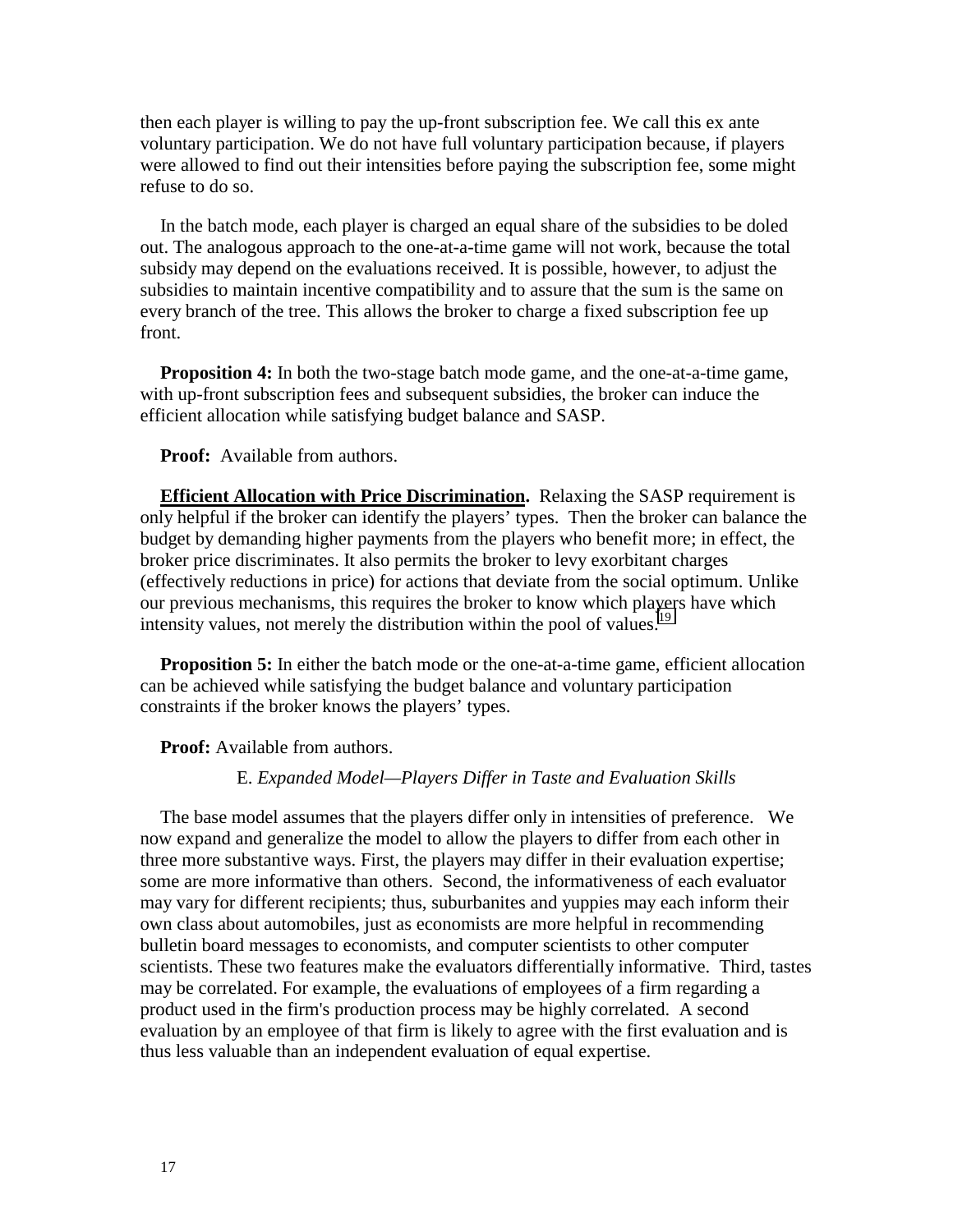Formally, we assume that there are *T* classes of people and that the classification of each individual is known by the broker. The information about a product is now a *T*tuple  $(\rho_1, \rho_2, ..., \rho_T)$ , where entry  $\rho_t$  represents the probability that a person in class *t* will like the product. An evaluation from a player in one class may provide information to players in other classes, an update to the entire *T*-tuple  $(\rho_1, \rho_2, ..., \rho_T)$ . The informativeness of each evaluator in a class is always the same, meaning that a particular evaluation from any player in a class generates the same update.  $20$  Evaluators in different classes may have different functions. Moreover, individuals in each class may have correlated evaluations, meaning that one evaluation from an evaluator in that class may cause a large update in the assessment of  $(\rho_1, \rho_2, ..., \rho_T)$ , but that additional evaluations from players in that class would offer smaller incremental impacts. Individuals in the same class may vary in intensities of preference, as indicated by their  $r_i$  and  $s_i$  values. The broker knows the actual distribution of  $(r_i, s_i)$  values within each class of people, but not necessarily who possesses which values.

Once individuals differ in more than their intensities, however, we can no longer induce players to choose behavior consistent with the efficient allocation through the simple SASP-supporting mechanisms developed earlier.

**Proposition 6:** It is not always possible to achieve efficient allocation and SASP when individuals fall into more than one class in terms of expertise, informativeness for different recipients, or correlation with each other's evaluations.

**Proof:** Suppose it were possible to attain efficient allocation and SASP. The following two counterexamples yield contradictions.

**Expertise:** Suppose that individuals fall into one of two homogeneous classes, either "senior" or "junior": the senior players have more intense preferences (i.e., larger in absolute value whether positive or negative) and are more informative. Assume that it is optimal to acquire a single first-round evaluation by a senior player, which is very informative, and none by junior players. Given higher preference intensities, it will be more expensive to get a senior player to evaluate. Any subsidy that lures a senior will lure every junior. Hence, there is no price-supported Nash equilibrium that induces the efficient production of evaluations.

**Informativeness for Recipients or Correlation:** Suppose that there are two classes of people, A and B, differentiated either by informativeness (each is perfectly informative for her class, but of no relevance to the other class) or by correlation (the first evaluation from either class is equally informative to both types, but evaluations within a class are perfectly correlated). Assume that members of A have substantially lower intensities of preference and hence lower net costs of evaluating. The optimum for either situation is to induce one A and one B to consume. But for either situation the price of getting a B to consume may be well above the price for the second A; hence the optimum is not attainable without separate prices for As and Bs. Q.E.D.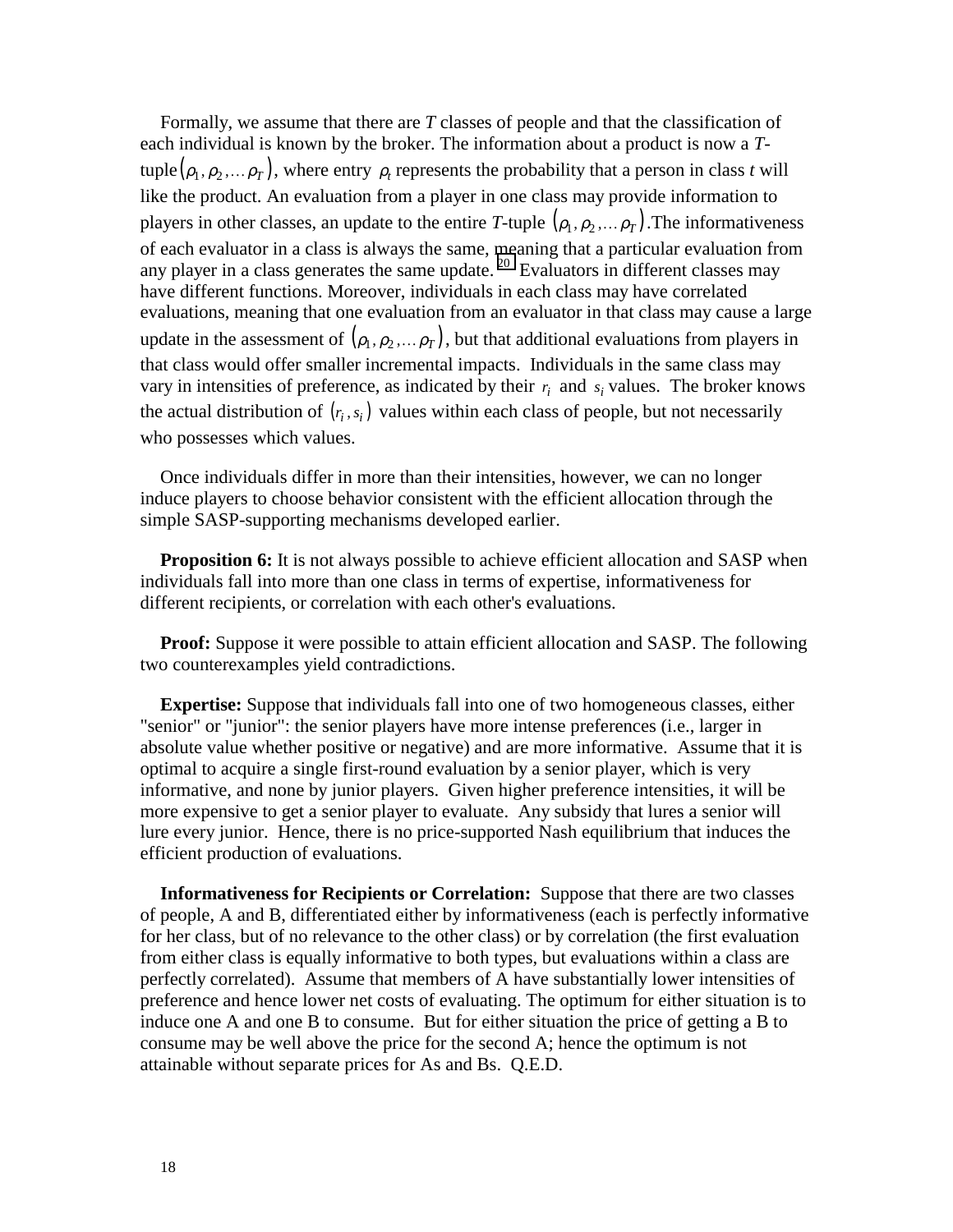Fortunately, if we are permitted to pay different prices to individuals in different classes, our earlier results on achieving efficiency alongside other requirements can still be attained. We call this condition "type-SASP." It requires that players within a given class receive (or pay) the same price for providing (or consuming) the same service. All of our earlier results, both negative and positive, generalize to meet the three heterogeneity conditions of our expanded model if we replace SASP with type-SASP, assuming that the broker can identify each player's type.

Proposition 2 generalizes naturally to yield efficient allocations with voluntary participation and type-SASP. Formally, we now represent an allocation of evaluators in the two-stage batch mode as a vector  $(n_1, n_2, ..., n_T)$ , where  $n_t$  indicates the number of evaluators from class t in the first stage. We define  $x_i(n_1, n_2, \ldots, n_T)$  as the net value to player i of waiting until the second round rather than consuming immediately, given that  $(n_1, n_2, \ldots, n_T)$  will be produced in the first round. Since the number of possible allocations is finite, the broker can clearly calculate an efficient one,  $\left( n_1^*, n_2^*, \ldots, n_T^* \right)$ . The broker helps to coordinate the actions of individuals by announcing the efficient allocation as well as the price, thereby facilitating the players' decisions of whether to evaluate.

**Proposition 7:** In the two-stage batch mode game, if the broker offers the price  $\pi_t^* = x_{n_t+1} \left( n_1^*, n_2^*, \ldots, n_T^* \right)$  for first-round evaluations by individuals in class  $t \in (1, 2, \ldots, T)$ , then the efficient allocation is a Nash equilibrium.

**Proof sketch**: The proof follows, on a class-by-class basis, the exact logic used in the proof of Proposition 2. Given the fixed set of evaluations in the first period from other classes of individuals, the individuals in class t will self-select themselves to produce  $n<sub>r</sub>$  \* evaluations, from those who would benefit least from waiting.

In the one-at-a-time game, it is also necessary to offer a separate set of prices for each class of individuals to achieve type-SASP and voluntary participation. The broker calculates the social optimum and then induces the individuals in a given class to allocate themselves efficiently. As in the base model, the broker announces an evaluation tree to everyone but here the broker offers a restricted set of options and subsidies to each class of individuals: the broker only offers individuals in class *t* an option to perform a role in the tree if the social optimum assigns an individual from that class to that role.<sup>21</sup>

**Proposition 8:** For the efficient allocation in the one-at-a-time game with multiple classes of individuals, there is a vector of subsidies that induces each player to evaluate at precisely the nodes called for in that allocation. That vector of subsidies consists of a set of T subsidies for each role, one for each class of players.

#### **Proof sketch**: See appendix.

Propositions 7 and 8 show that, in either the batch-mode or one-at-a-time game, the broker can use pricing schemes to induce the social optimum while satisfying type-SASP and voluntary participation. It is then possible to transform those pricing schemes into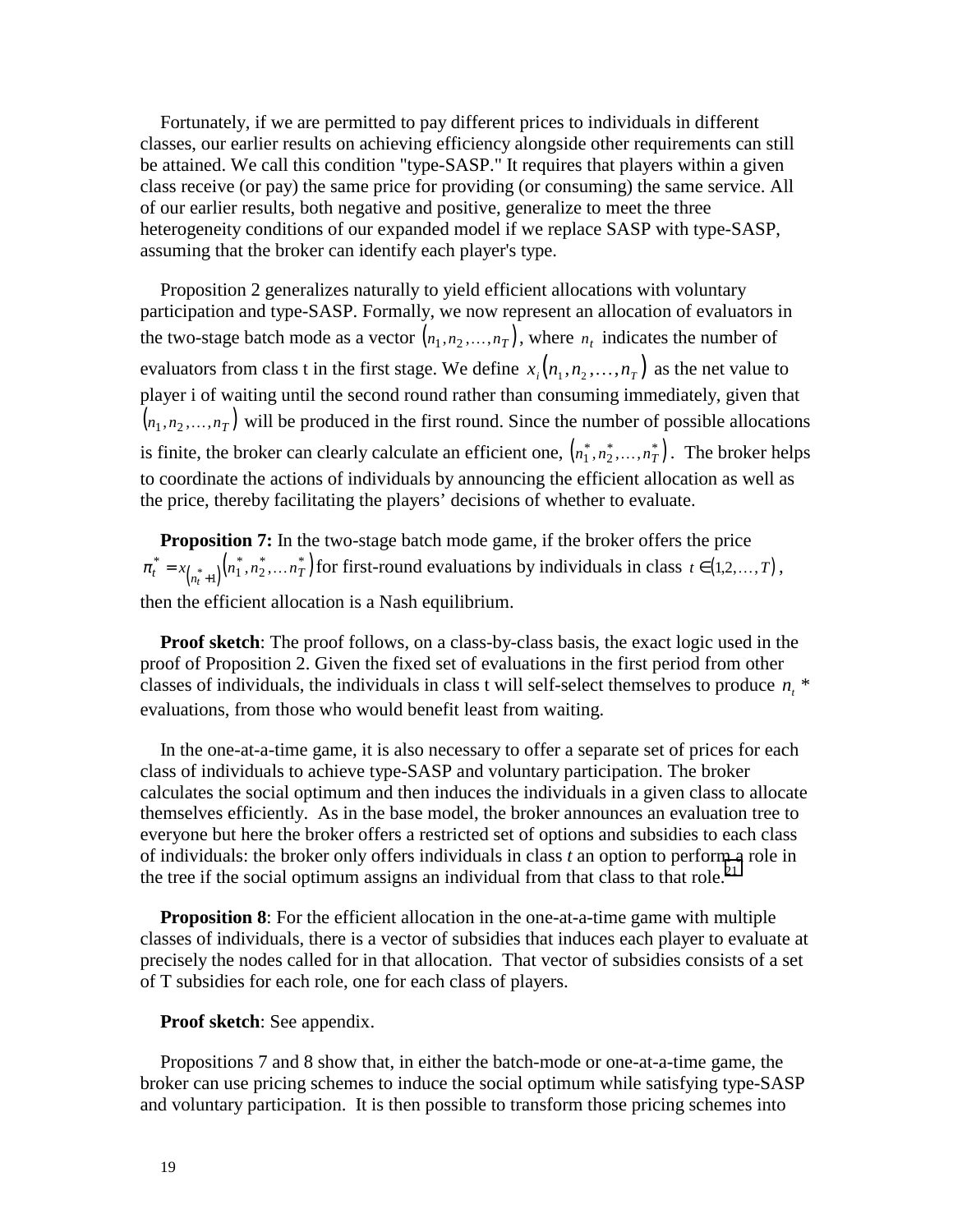alternate pricing schemes that achieve ex ante voluntary participation, type-SASP and budget balance while inducing the social optimum, just as in the case of single player type[.](#page-37-0)<sup>22</sup>In the batch mode game, the broker imposes a fixed subscription fee of

 $\frac{n_t^* \pi_t^*}{n_0 \cdot \text{of people in class t}}$  to each person in class t. The method of determining optimal fees in

the one-at-a-time game is similar, but requires additional care to assure that the subscription fees collected from each type of player are paid out in full to players of that type on every path through the contingency tree.

The model with multiple classes of players makes computation of efficient allocations more complex, because an evaluation from a player in one class provides different information to different classes. Multiple classes of players, however, pose no fundamental problems in inducing optimal behavior through prices. Since we do not aim to avoid envy between groups, the prices need only induce optimal player choices within each class, thereby reducing the multiple class pricing problem to pricing for a single class.

#### IV. **Conclusion**

Personal experience with products is enormously powerful in informing consumers' decisions. Personal recommendation networks and consumer publications help consumers learn from the experience of others. The explosive growth of the information superhighway, combined with the enormous data handling and computational capabilities of computers, has dramatically enhanced the ability of consumers to benefit from the experience of others. We study the potential of a market for evaluations --a mechanism for eliciting, sharing, and paying for information-- to facilitate such learning. A computer-based and network-linked market for evaluations can provide timely guidance to consumers who act on a voluntary basis.

Although computers offer an inexpensive way to distribute evaluations of products, two difficulties remain. The first is the classic problem of underprovision found with many public goods. Products may be expensive to purchase, evaluate, or both. If evaluations are distributed freely, those who can benefit from them may try to free ride on other consumers' willingness to pay. Insufficient money is collected to subsidize the early evaluators.

The second difficulty is more subtle, and more apparent with products whose evaluation costs are lower, such as journal articles. A vast amount of evaluative information is already held by individuals, but it almost always remains privately held. If such evaluations are instead distributed to guide consumers, the benefits of waiting before consuming soar. Those who now consume early may choose to wait once evaluationsharing technology is widely available.

A market for evaluations may stumble over either of these difficulties. We have shown, however, that carefully designed mechanisms can satisfy any pair of three desirable properties: voluntary participation, budget balance, and an equal treatment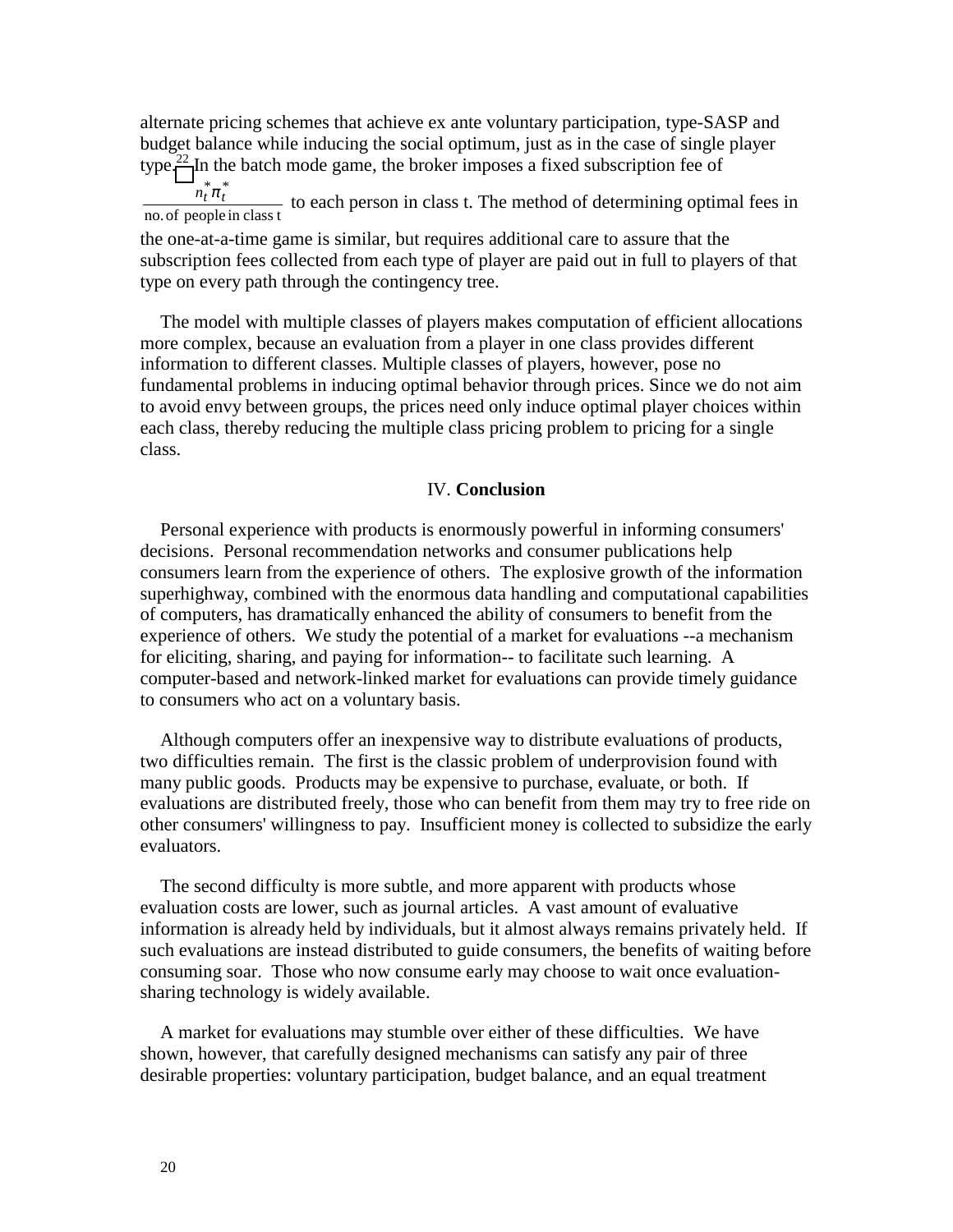condition labeled Type-SASP. Type-SASP requires that all individuals of a type are permitted to choose among the Same Actions at the Same Price.

Any such mechanisms to efficiently share evaluations would capitalize on the computational power of computers, and the virtually costless communication among them. A software agent, which can meet extreme computational demands, is an important representative of each person in the marketplace. Human effort is required only to purchase and evaluate products, not to coordinate the production and exchange of evaluations. In the not too distant future, people will consult personalized scoreboards that highlight possible items to purchase or peruse. Moreover, a market for evaluations will allow many people to be part-time professional critics, charging for informative early evaluations on some products, while paying for evaluations of others. Such a market creates value by arranging the optimal quantity and order of evaluators.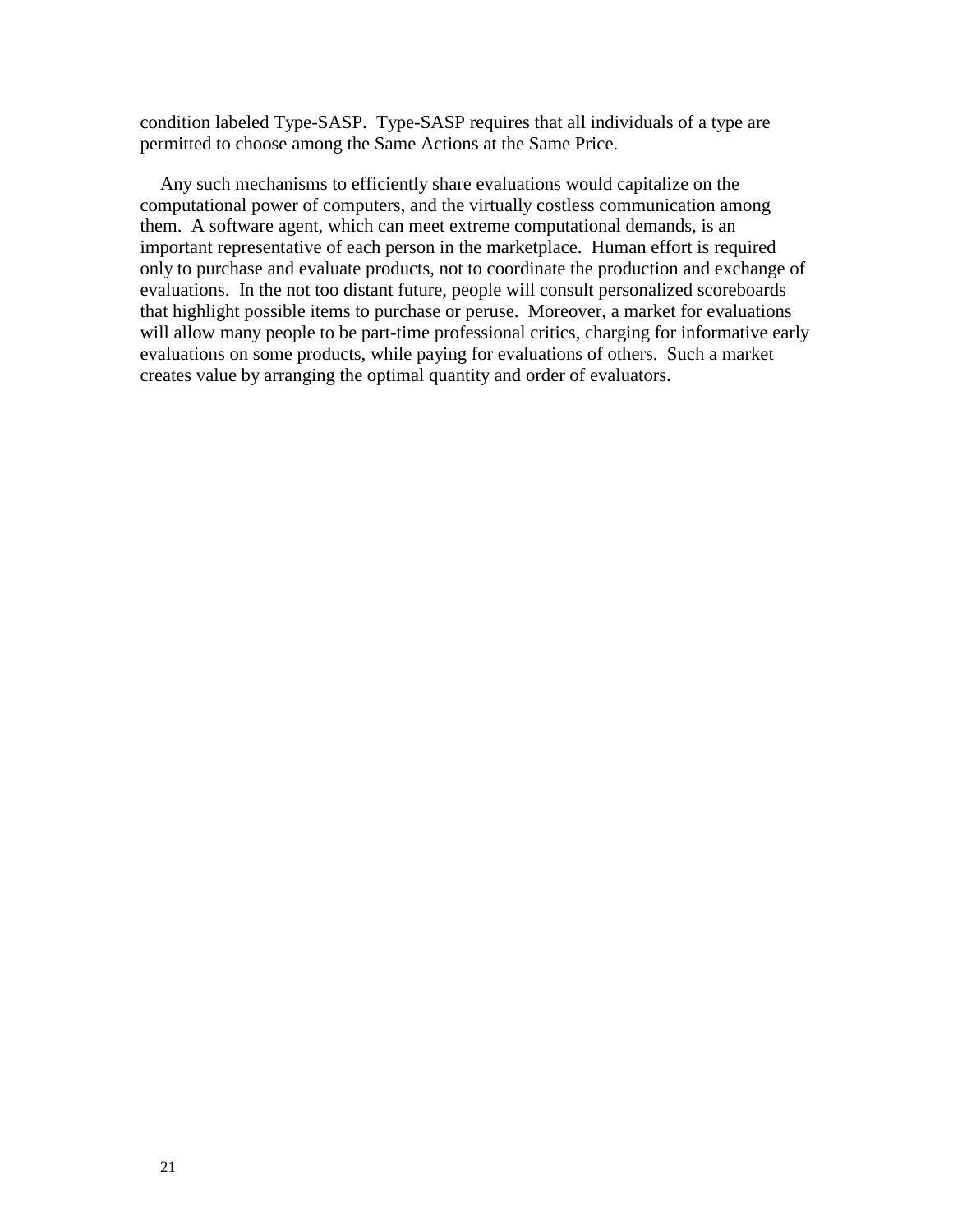#### **Appendix**

**Proposition 2:** In the two-stage batch mode game, if the broker offers the price  $\pi^* = x_{n^*+1}(n^*)$  to all players who evaluate in the first round, the efficient allocation is a Nash equilibrium.

**Proof:** Consider a player *i* who is assigned to the waiting group in the efficient allocation, for a payoff  $b_i(n^*)$ . He has one of the largest  $x_i(n^*)$ , so  $b_i(n^*) = a_i + x_i(n^*) \ge a_i + x_{n^*+1}(n^*) = a_i + \pi^*$ . Hence, player i would rather not switch to consuming right away because the subsidy is less than the value of consuming *n* \* evaluations.

Now consider a player *j* who is assigned to consume. By waiting instead, j can get  $b_j(n^*-1)$ , since there will still be  $n^*-1$  other consumers. But  $b_j(n^*-1) \le b_j(n^*) = a_j + x_j(n^*) \le a_j + x_{n^*+1}(n^*) = a_j + \pi^*$ . The first inequality holds because it is preferable to have more information. The second holds because j was assigned to the consuming group, revealing that she must have one of the smallest  $x_i(n^*)$  values. The subsidy exceeds player j's net benefit of waiting, so she would prefer not to wait.

Hence, the efficient allocation is a Nash equilibrium. Note that voluntary participation is satisfied since players always have the option of waiting with non-negative value. Q.E.D.

**Proposition 3:** In the one-at-a-time game, there is a vector of subsidies on roles that induces each player to evaluate at exactly the nodes called for in some efficient allocation.

**Proof:** We adapt the technique that Koopmans and Beckmann (1957) employed to find the optimal allocation of m people to m separate positions; in operations research, this is known as "The Assignment Problem". First the broker computes an optimal allocation tree and assignment of players to nodes of the tree. Each player's assignment to a combination of nodes defines one of the m roles for which the broker will offer prices.<sup>[23](#page-37-0)</sup>

For each role j and player i, define  $x_{ij} = 1$  if player i is assigned to role j, and  $x_{ij} = 0$ otherwise. Define  $u_{ij}$  to be player i's expected utility from committing to evaluate at the nodes comprising role j (and otherwise waiting until the end of the evaluation tree to decide whether to consume the product).

The optimality condition means that no other tree yields a higher sum of expected payoffs to the players. It also means that no other assignment of players to roles that cover the chosen allocation tree yields a higher sum of expected payoffs. Thus, the chosen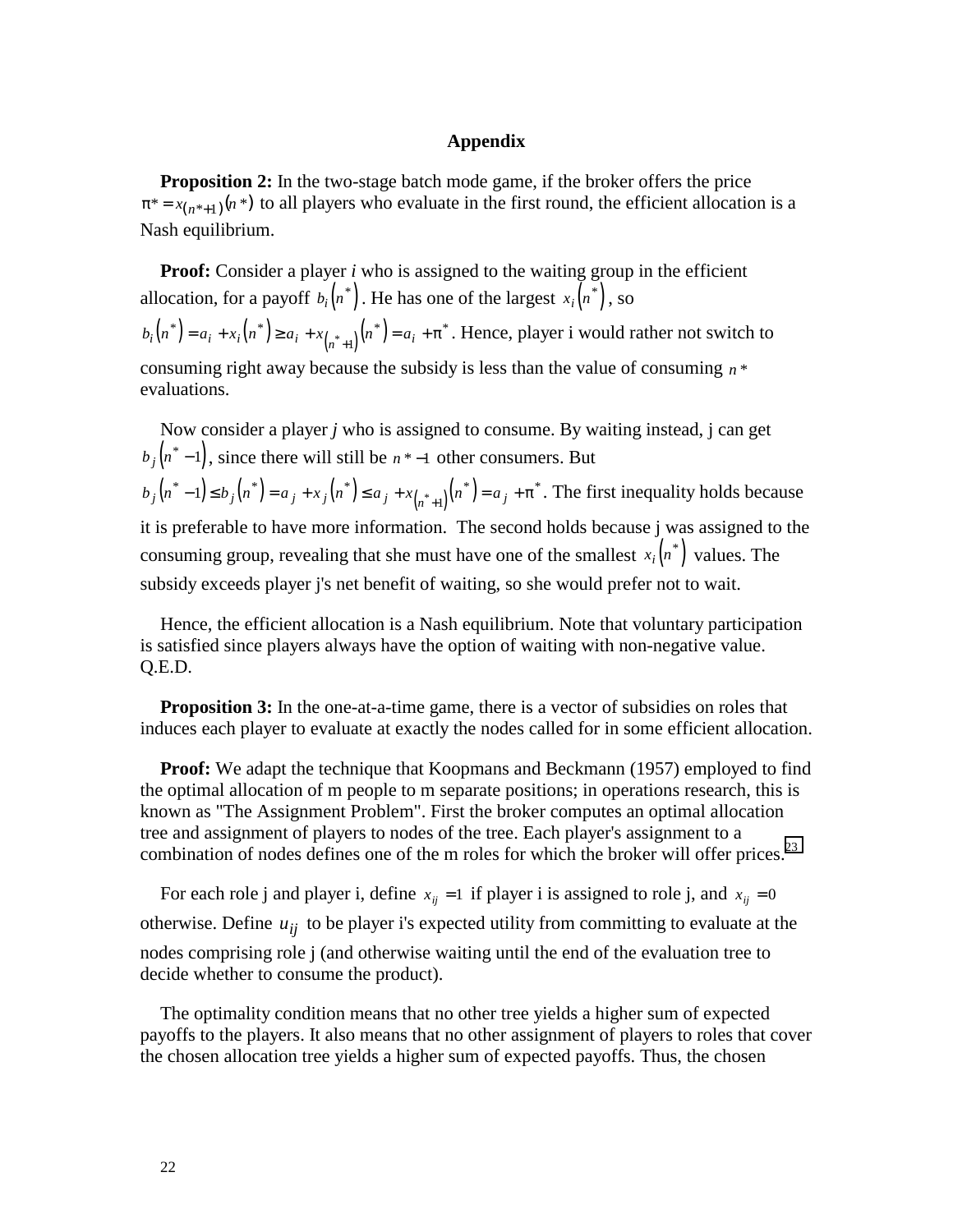assignment of players solves the maximization problem

max 
$$
\sum_{i=1}^{m} \sum_{j=1}^{m} u_{ij} x_{ij}
$$
, subject to the constraints:

1.  $\forall i \sum x_{ij} = 1$ *j*  $i\sum x_{ij} = 1$ . (Each player is required to select exactly one role.)

2. 
$$
\forall
$$
 j,  $\sum_{i} x_{ij} = 1$ . (Each role is allocated to exactly one player.)

To match the standard linear programming format, however, we consider a related linear programming problem. Allow  $x'_{ii} \in [0,1]$  rather than requiring discrete values 0 and 1.

Define  $K = -\min u_{ii} + 1$  $K = -\min_{i,j} u_{ij} + 1$  and  $u'_{ij} = u_{ij} + K$  so that all of the utility values are positive. In addition, relax all of the equality constraints to be inequalities. The related problem, then, is

∑ ∑  $= 1 j =$ *m i m j*  $u'_{ij}$   $x'_{ij}$  $1 j=1$ max  $\sum \sum u'_{ii} x'_{ii}$  subject to the constraints:

3.  $\forall i \sum x'_{ij} \leq 1$ *j*  $i\sum x'_{ij} \leq 1$ . (Each player can select no more than one role.)

4. 
$$
\forall
$$
 j,  $\sum_{i} x'_{ij} \le 1$ . (Each role is allocated at most once.)

Given that every player's payoff for every role is now positive, constraint 3 must be binding. Given that constraint 3 is binding, the total  $x'_{ij}$  weight is m, and hence constraint 4 must be binding for every role. The solution to the dual problem gives shadow prices for each constraint in the primal problem. The set of shadow prices for constraint 4 is a set of prices  $p'$  for nodes j that induces players to choose optimal allocation values  $x'_{ij}$  as a decentralized pricing equilibrium. Note that there may be a range of solutions to the dual problem. Within this range, each set of prices achieves the desired property of inducing an optimal allocation as a pricing equilibrium.<sup>24</sup>

Birkhoff and von Neumann showed that every mixed allocation assignment is the convex combination of pure allocation assignments (this result is presented as Theorem 8.6 in Schrijver, 1986). Thus, if a mixed allocation assignment is an optimal solution to the primal problem, then each of its component pure allocations is also an optimal solution to that problem.<sup>25</sup> Any set of prices that induces the mixed allocation as an equilibrium would also induce any of the component pure allocations as an equilibrium (since the players must be indifferent between all options chosen with positive probability in a mixed allocation equilibrium). Without loss of generality, then, we assume the players choose an optimal allocation with  $x'_{ij}$  values restricted to 0 and 1.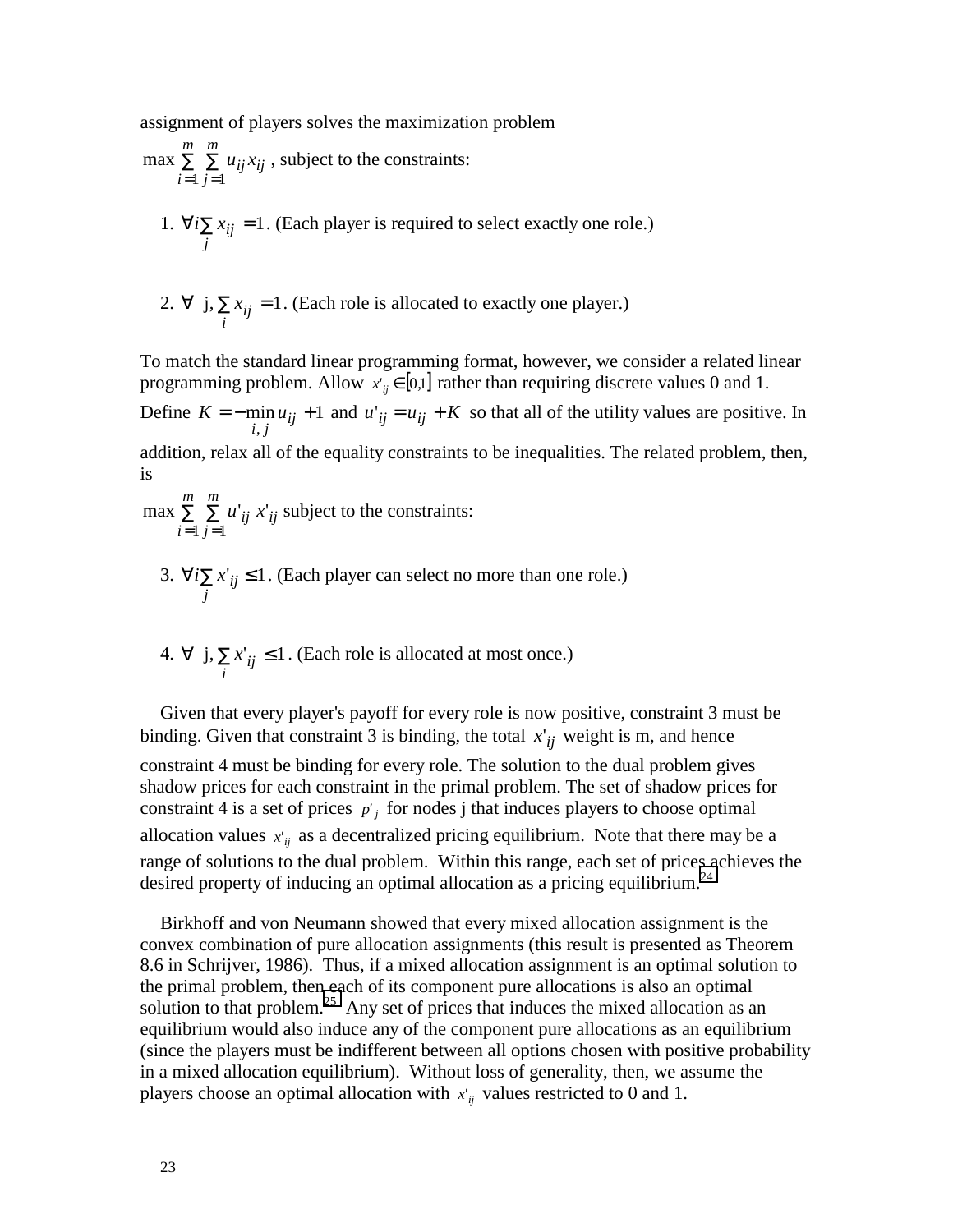We convert the shadow prices  $p'$  into subsidies  $s_j = -p' + K$  that are large enough to sustain voluntary participation with the unadjusted utilities  $u_{ij}$ . These subsidies still induce the same allocation as an equilibrium, because the relative values of the roles are unchanged by adding the constant subsidy K. The allocation induced must also be optimal for the original maximization problem, since in any allocation each player will receive exactly K more in the second maximization problem than in the first, leaving the relative values of complete allocations unchanged. Q.E.D.

**Proposition 8**: For each optimal allocation in the one-at-a-time game with multiple classes of individuals, there is a vector of subsidies that induces each player to evaluate at precisely the nodes called for in that allocation. That vector of subsidies consists of a set of T subsidies for each node, one for each class of players.

**Proof sketch:** This proof follows the same logic as that for Proposition 3.The broker solves a separate linear programming problem for each class of players (only nodes designated for that player's type are available). As in the proof of Proposition 3, the broker can produce a set of subsidies for each class that induces the assignment of individuals in that class to their appropriate nodes in the full evaluation tree. The combination of choices of all classes of individuals produces the social optimum. Q.E.D.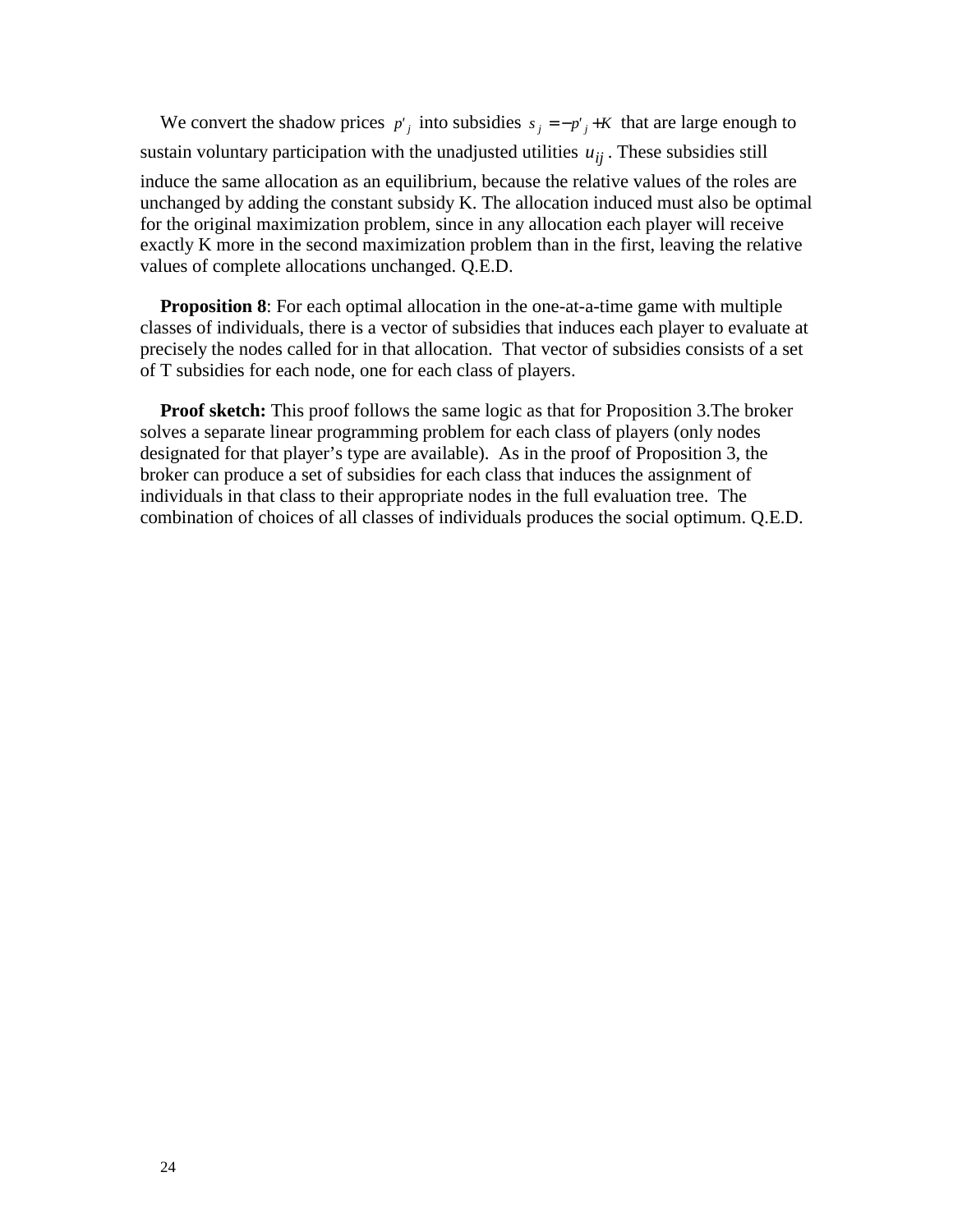#### **References**

Banerjee, Abhijit. "A Simple Model of Herd Behavior." Quarterly Journal of Economics, August 1992, 107(3), pp. 797-818.

Banerjee, Abhijit. "The Economics of Rumours." Review of Economic Studies, April 1993, 60(2), pp. 309-327.

Bikhchandani, Suchil, Hirshleifer, David and Welch, Ivo. "A Theory of Fads, Fashion, Custom and Cultural Change as Informational Cascades." Journal of Political Economy, October 1989, 100(5), pp. 992-1026.

Clarke, Edward H. "Multipart Pricing of Public Goods." Public Choice, 1971, 11(1), pp. 17-33.

Coase, Ronald. "The Problem of Social Cost." Journal of Law and Economics, 1960, 3, pp. 1-44.

Debreu, Gerard. "New Concepts and Techniques for Equilibrium Analysis." International Economic Review, 1962, 3, pp. 257-273.

Fudenberg, Drew and Tirole, Jean. Game Theory. Cambridge, MA: MIT Press, 1991.

Glazer, Jacob and Ma, Ching-To Albert. "Efficient Allocation of a Prize -- King Solomon's Dilemma." Games and Economic Behavior, September 1989, 1(3), pp. 222- 233.

Green, Jerry and Laffont, Jean-Jacques. "Characterizations of Satisfactory Mechanisms for the Revelation of Preferences for Public Goods." Econometrica, March 1977, 45(2), pp. 427-438.

Green, Jerry and Laffont, Jean-Jacques. Incentives in Public Decision-Making. New York: North-Holland Publishing Co., 1979.

Groves, Theodore. "Incentives in Teams." Econometrica, July 1973, 41(4), pp. 617-631.

Hill, Will, Stead, Larry and Rosenstein, Mark. "Recommending and Evaluating Choices in a Virtual Community of Use." Proceedings of CHI 95 Conference on Human Factors in Computing Systems. Denver, ACM, 1995, pp. 194-201.

Koopmans, Tjalling C., and Beckmann, Martin. "Assignment Problems and the Location of Economic Activities." Econometrica, January 1957, 25(1), pp. 53-76.

Leonard, Herman B. "Elicitation of Honest Preferences for the Assignment of Individuals to Positions." Journal of Political Economy, June 1983, 91(3), pp. 461-479.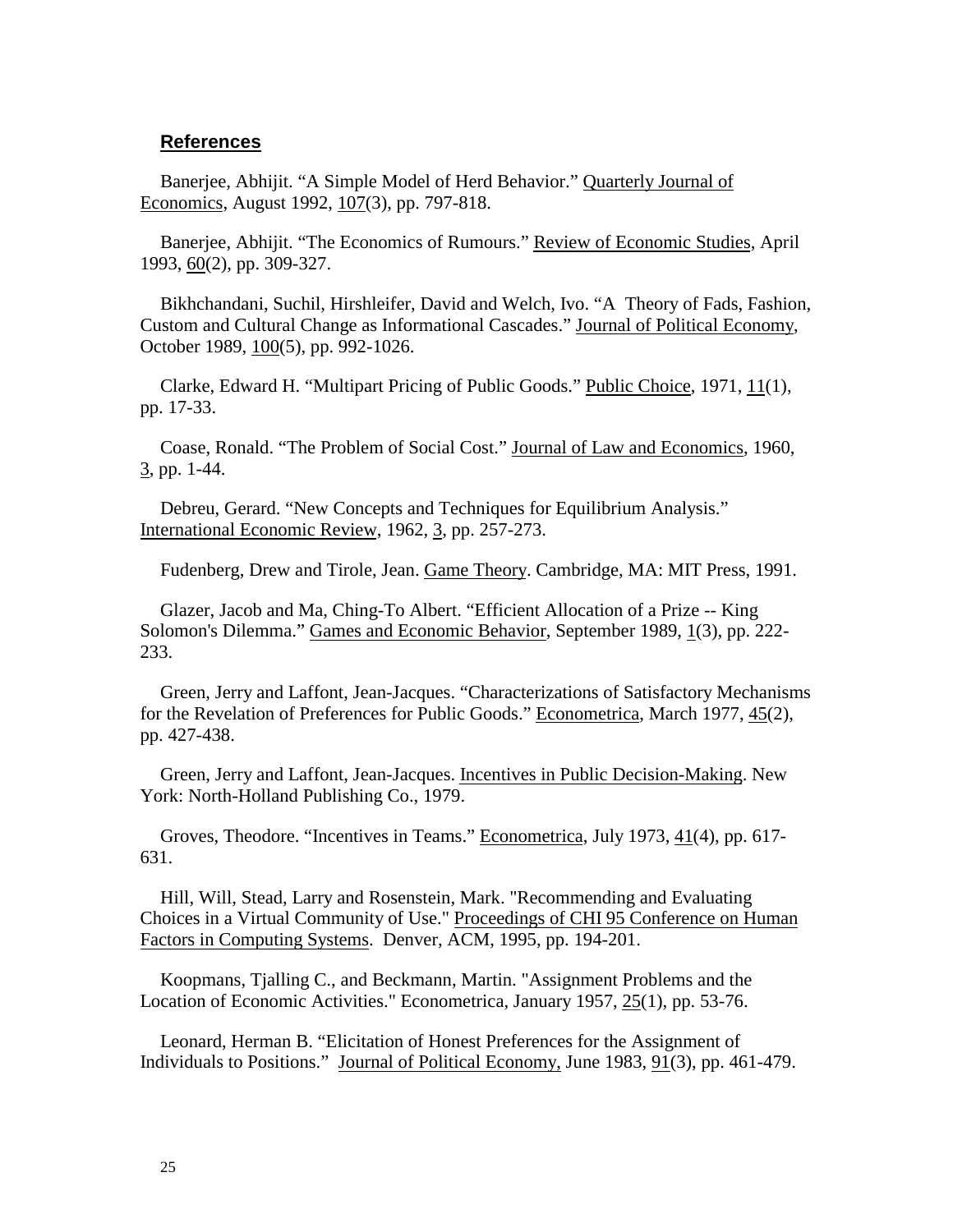Mackie-Mason, Jeffrey K. and Varian, Hal. "Economic FAQs About the Internet." Journal of Economic Perspectives, Summer 1994, 8(3), pp. 75-96.

Prendergast, Canice. "A Theory of Yes Men." American Economic Review, September 1993, 83(4), pp. 757-770.

Resnick, Paul and Varian, Hal. "Recommender Systems." Communications of the ACM, 1997, 40(3), pp. 56-58.

Samuelson, Paul. "Pure Theory of Public Expenditure." Review of Economics and Statistics, 1954, 36(4), pp. 387-389.

Samuelson, Paul. "Diagrammatic Exposition of a Theory of Public Expenditures." Review of Economics and Statistics, 1955, 37(4), pp. 350-356.

Schrijver, Alexander. Theory of Linear and Integer Programming. New York: Wiley, 1986.

Takayama, Akira. Mathematical Economics. Cambridge: Cambridge University Press, 1985.

Van Zandt, Timothy. "Information Overload in a Network of Targeted Communication." TM 11210-900627-05, AT&T Bell Labs, June 27, 1990.

Varian, Hal. "Equity, Envy, and Efficiency." Journal of Economic Theory, 1974, 9(1), pp. 63-91.

Vickrey, William. "Counterspeculation, Auctions and Competitive Sealed Tenders." Journal of Finance, 1961, 16(1), pp. 8-37.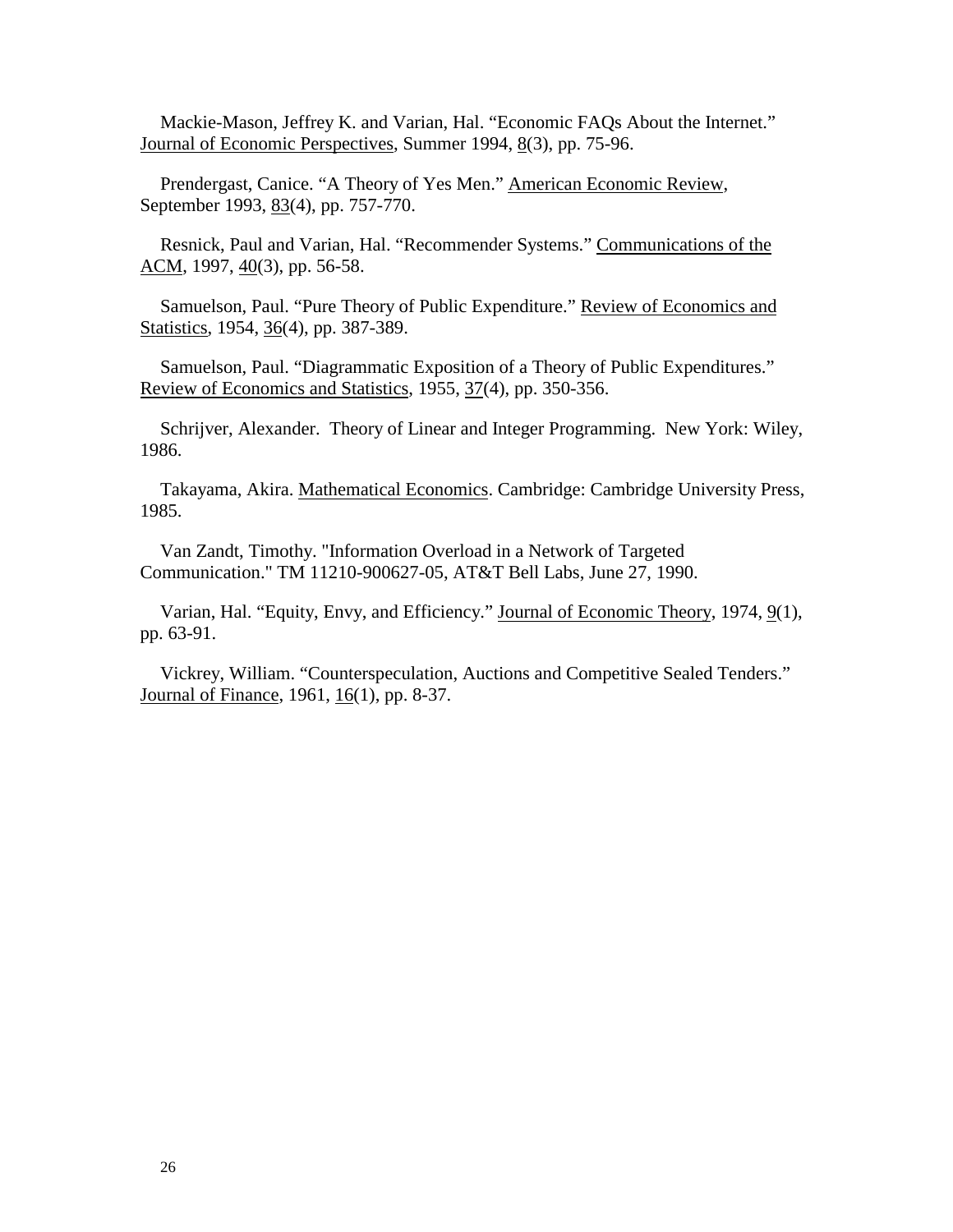- **1. Process intensities**
- **2. Determine prices**
- **3. Begin Round 1**



**5. Make payments**

Figure 1. The Batch Mode Game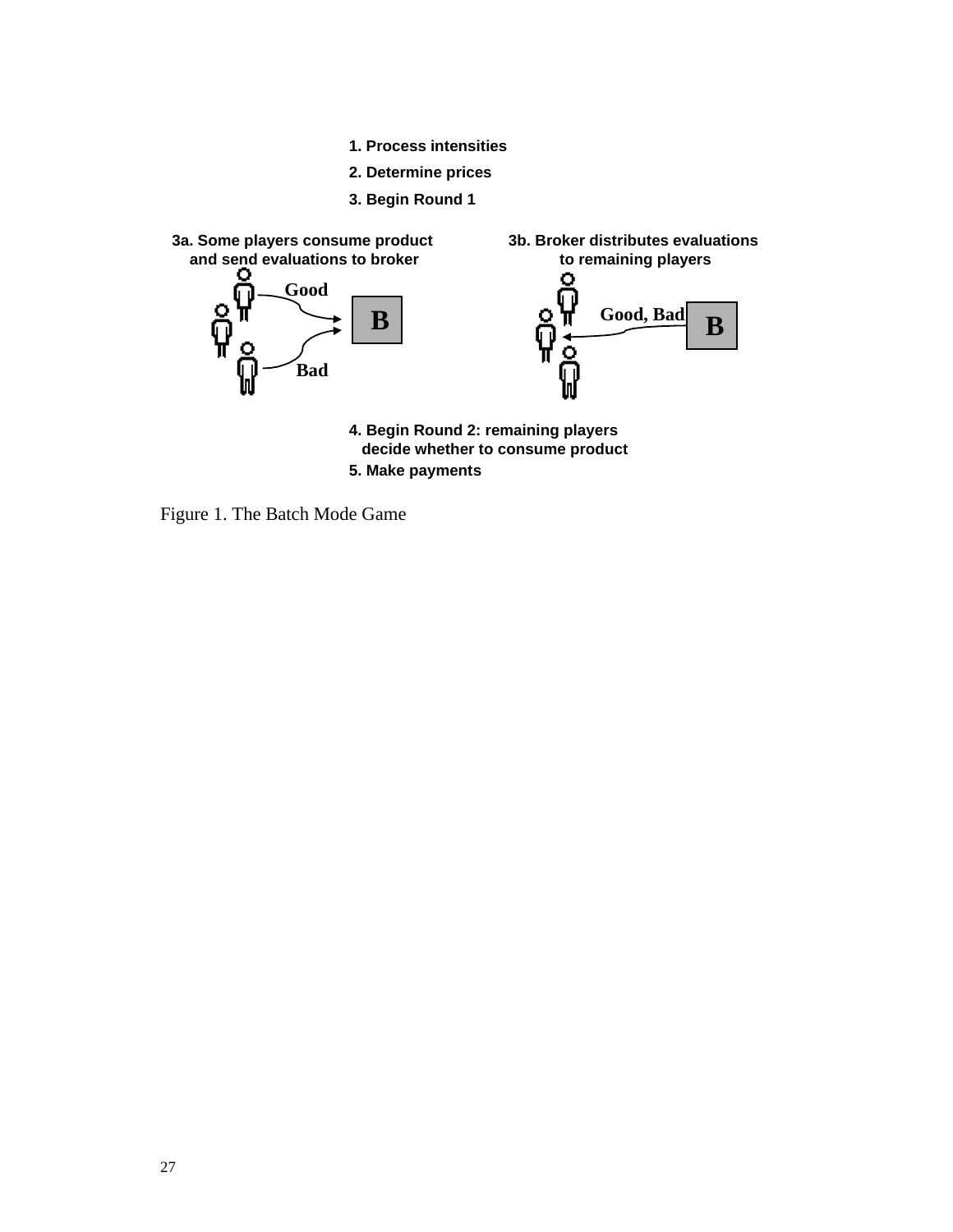- **1. Process intensities**
- **2. Determine prices**
- **3. Begin round**



Figure 2. The One-at-a-Time Game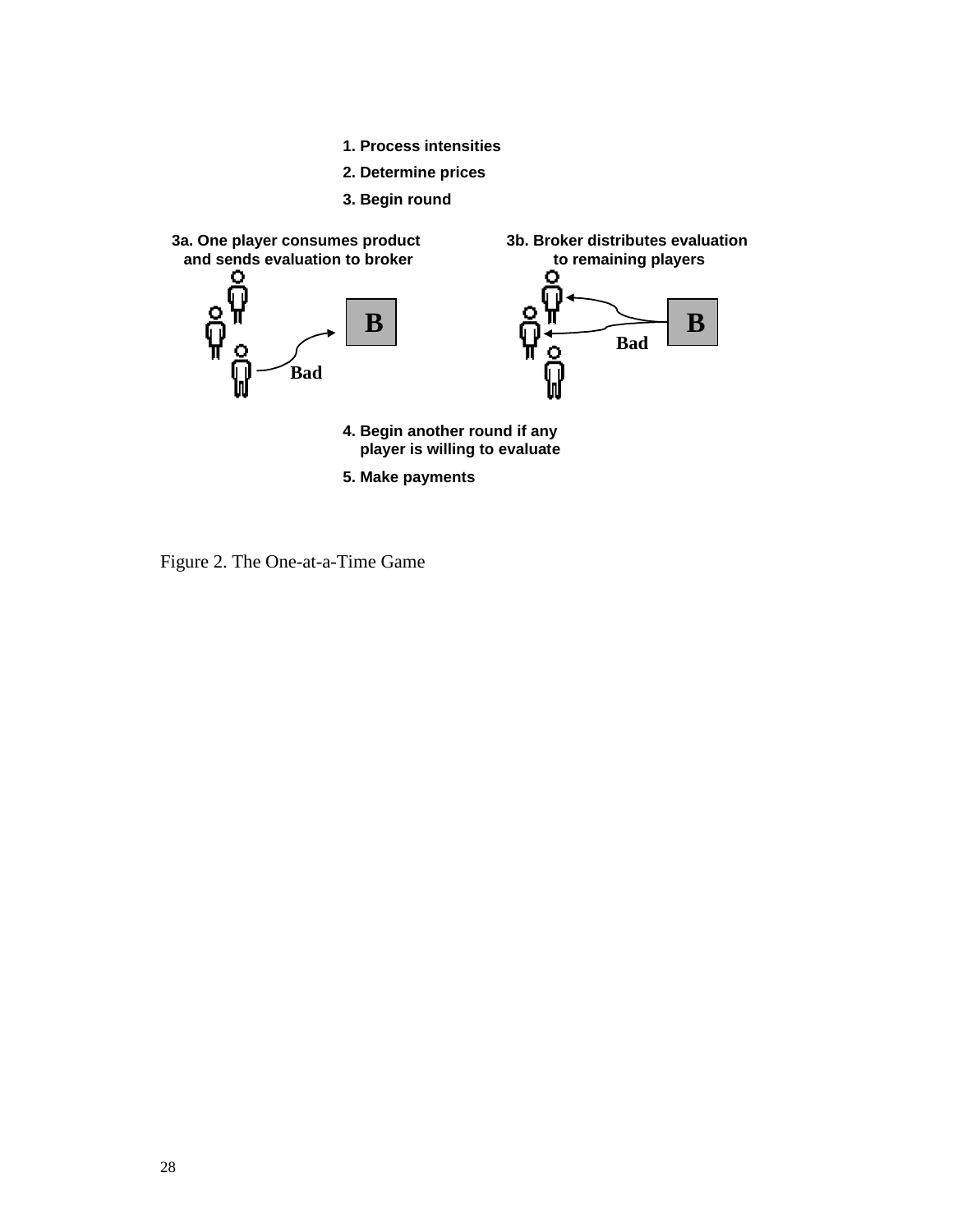| Player A payoffs |       | Player B payoffs |            |       | Player C payoffs |  |
|------------------|-------|------------------|------------|-------|------------------|--|
| Good             | Bad   | Good             | <b>Bad</b> | Good  | Bad              |  |
| 12               | $-24$ | 12               | $-24$      | -1000 | -1000            |  |

Figure 3. Payoffs in a Three-Person Game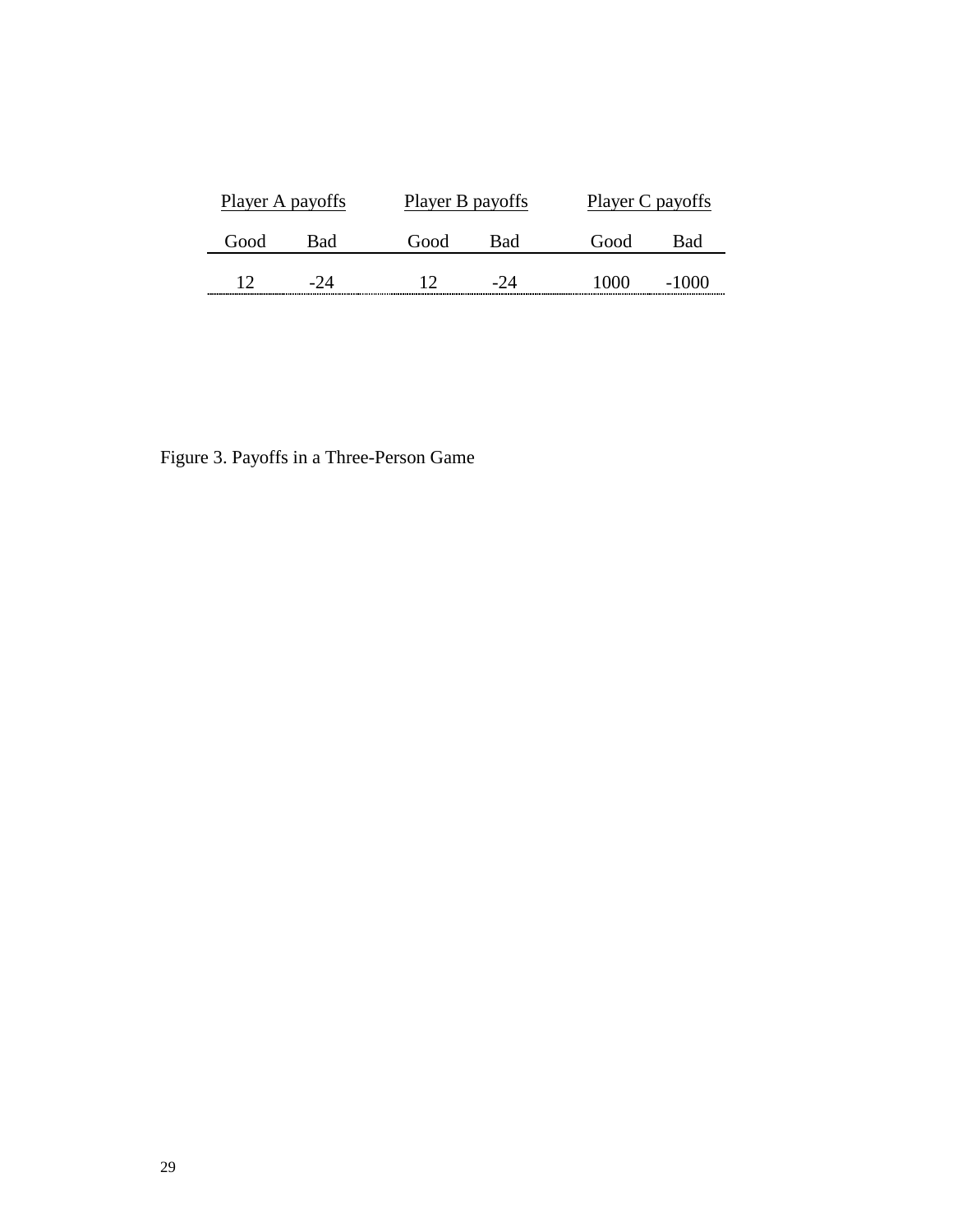

Figure 4. Efficient Allocation: One-at-a-Time Example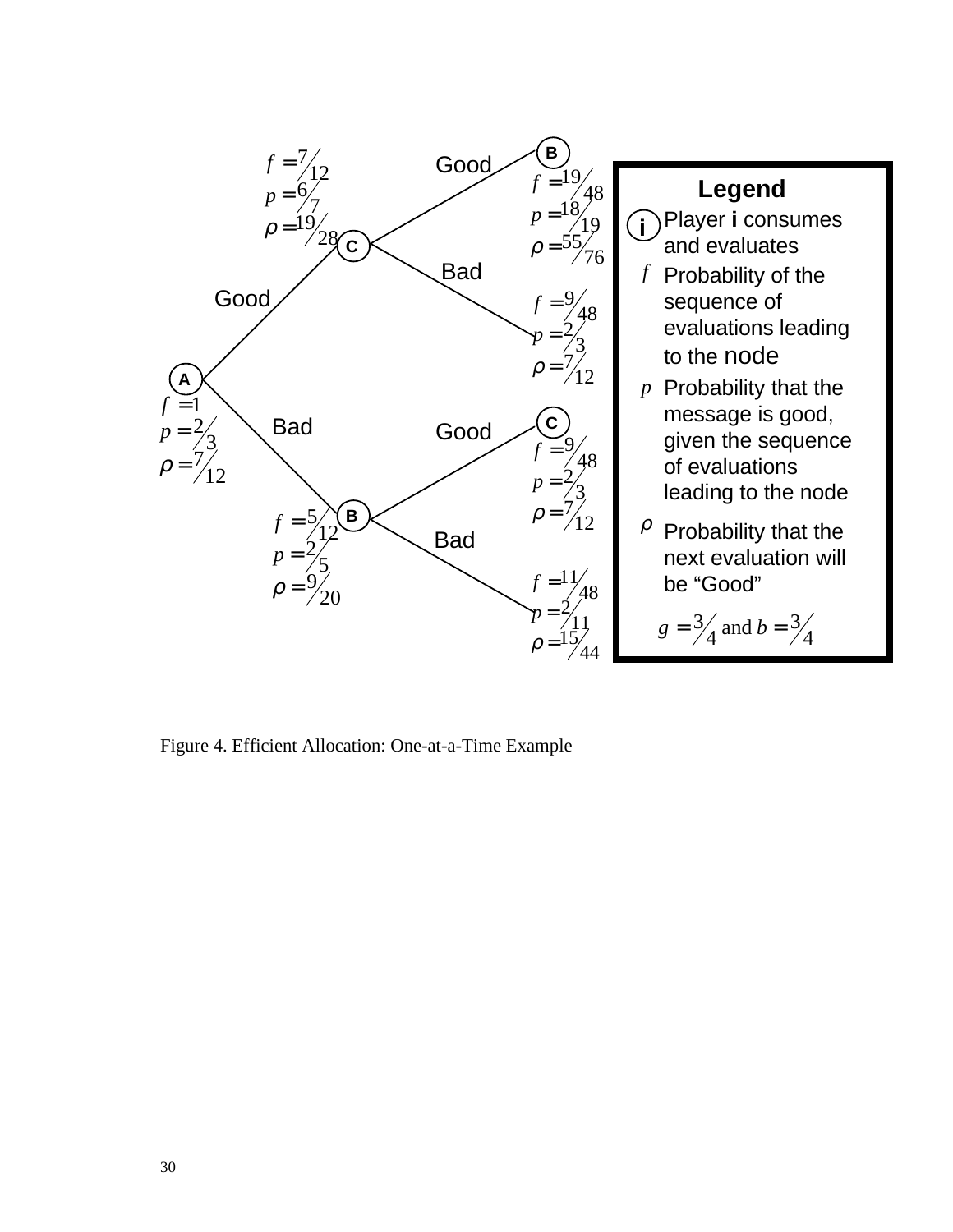|      | Player A payoffs |            | Player B payoffs |            |                           |
|------|------------------|------------|------------------|------------|---------------------------|
| Game | Good             | <b>Bad</b> | Good             | <b>Bad</b> | Inefficiency              |
| 1)   | 10               | $-12$      | 10               | $-12$      | underprovision            |
| 11)  | 10               | $-12$      | 40               | $-20$      | wrong ordering            |
| iii) | 12               | $-10$      | 12               | $-10$      | wasteful surplus claiming |

Figure 5. Payoffs from Consuming in Three Games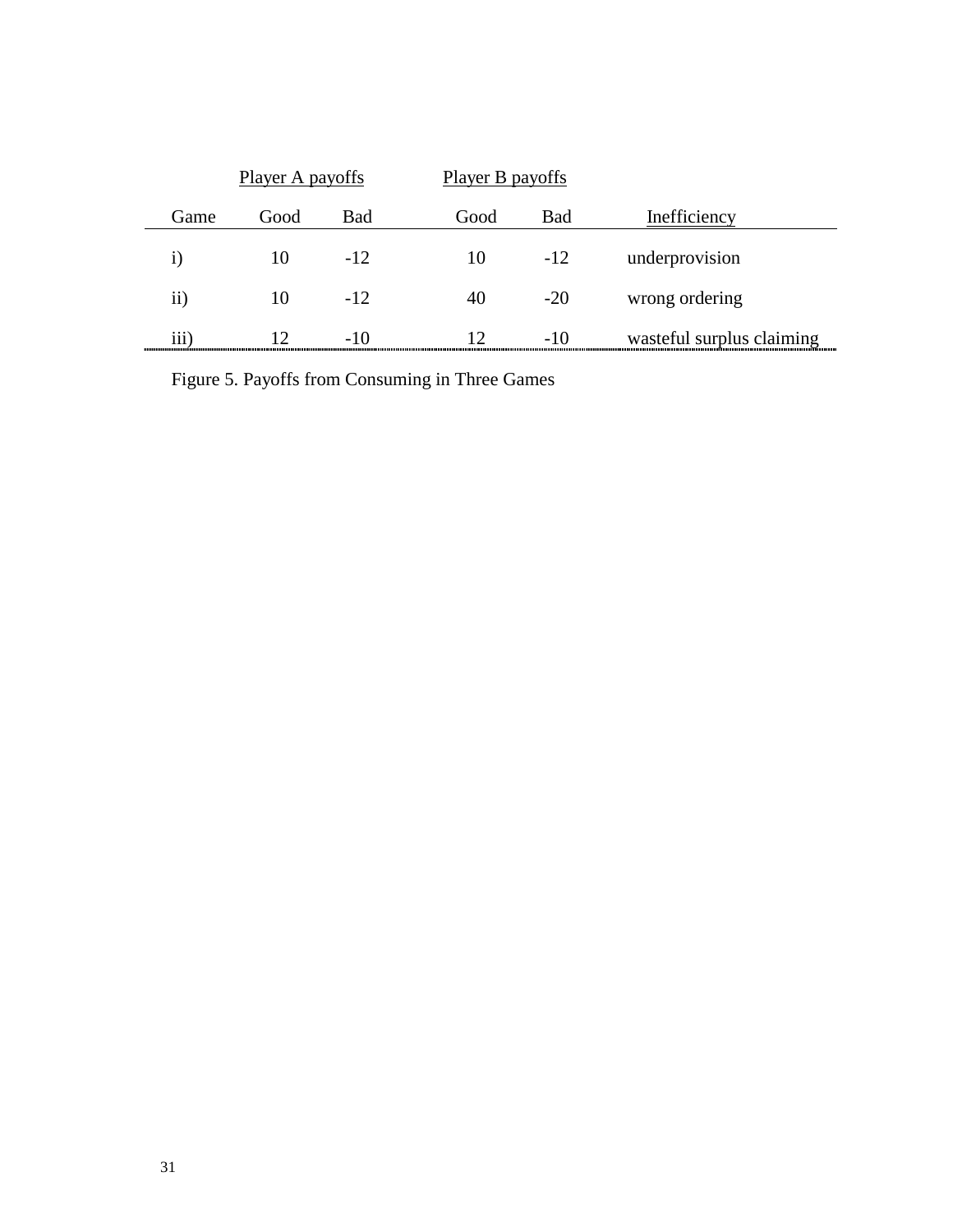

Figure 6. Expected Payoffs for the Games in Normal Form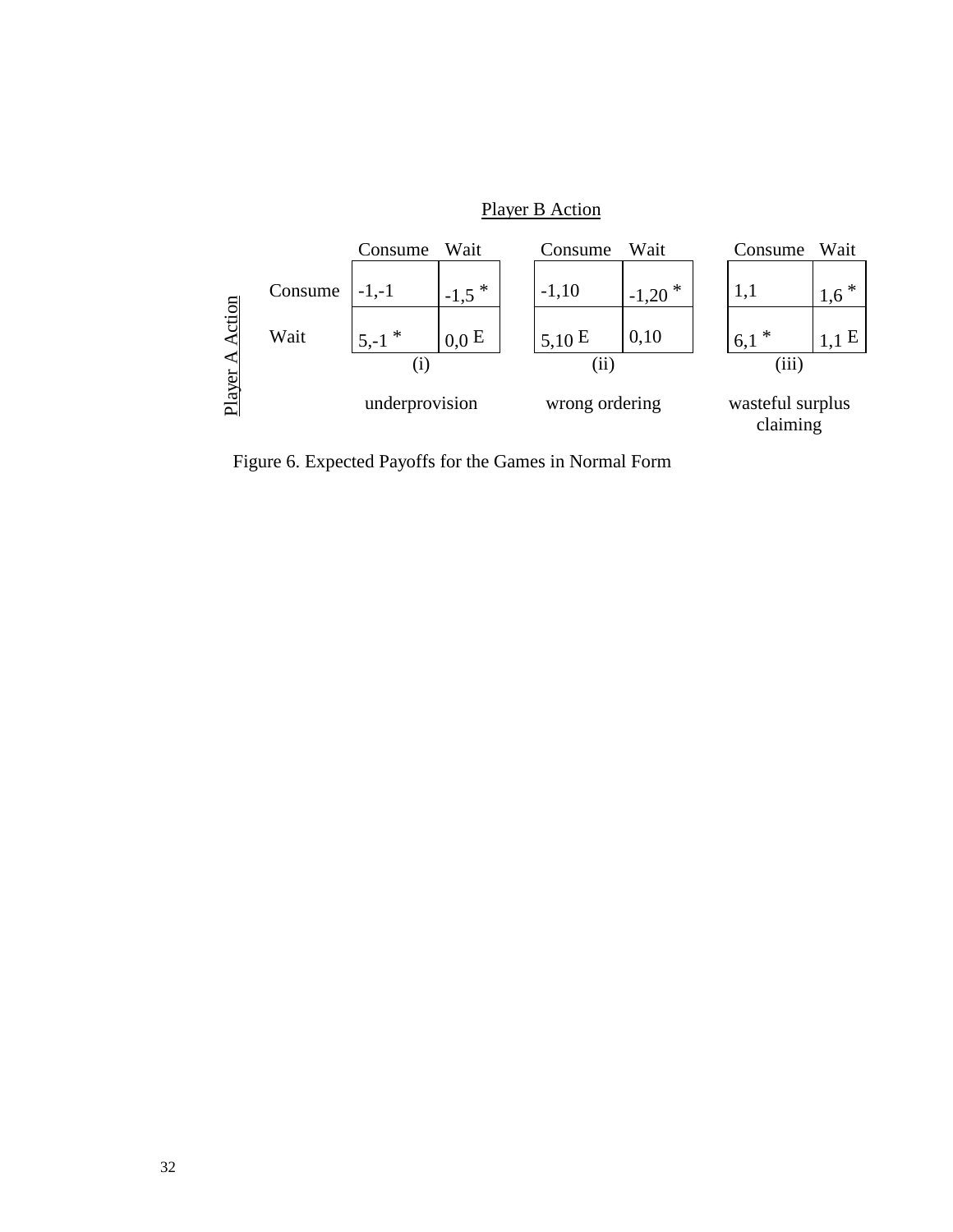| <b>Desiderata</b>                                   | Is efficiency possible?      |
|-----------------------------------------------------|------------------------------|
| Budget balance $+$ SASP $+$ voluntary participation | no (Proposition 1)           |
| $SASP + voluntary participation$                    | yes (Propositions $2 \& 3$ ) |
| Budget balance + SASP                               | yes (Proposition 4)          |
| Budget balance $+$ voluntary participation          | yes (Proposition 5)          |

Figure 7. Possible Traits for an Efficient Pricing Scheme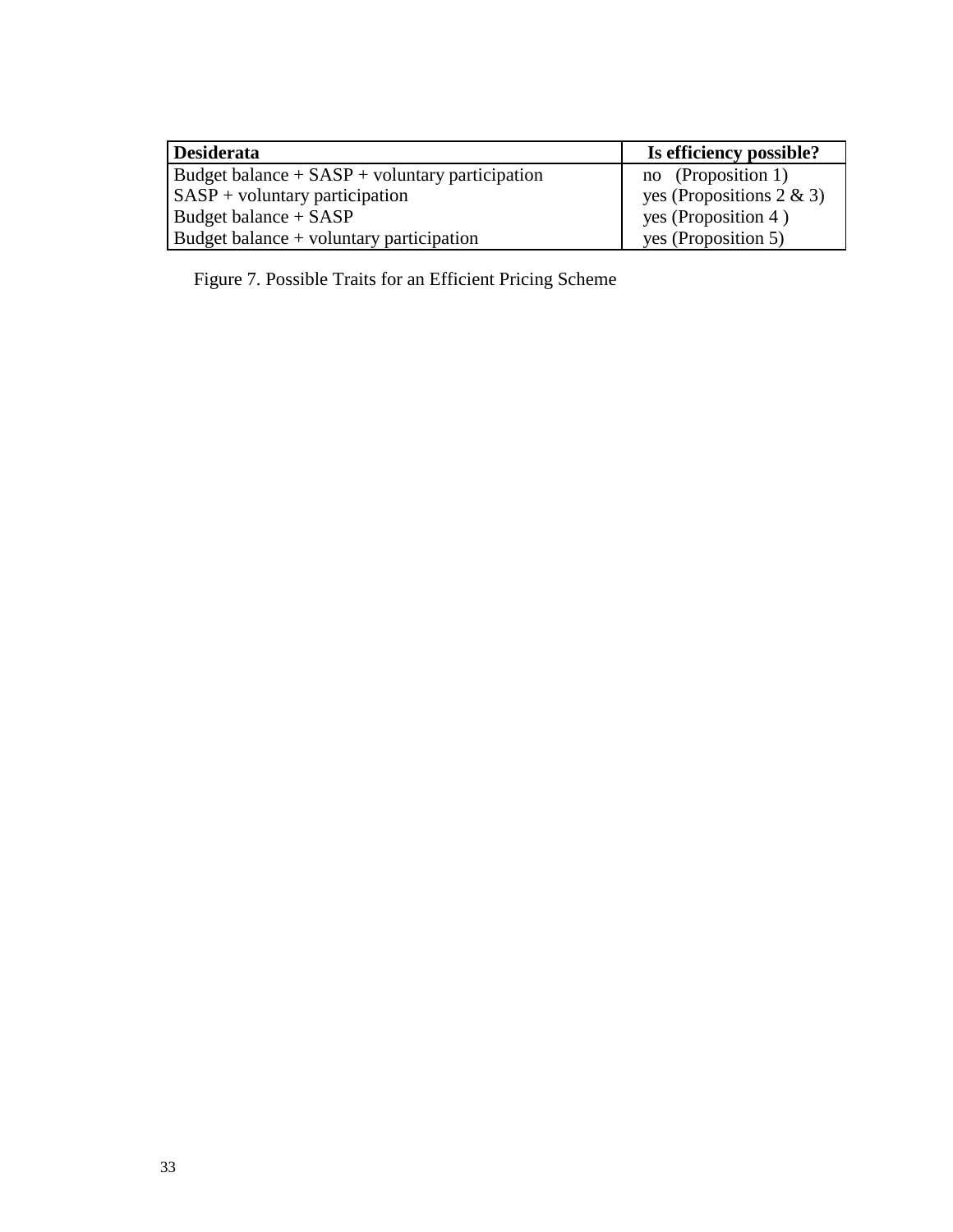| <b>Node</b>                      | <b>Pr</b> (reaching node) | <b>Player E</b><br>payoff | <b>Player F</b><br>payoff |
|----------------------------------|---------------------------|---------------------------|---------------------------|
| $2nd$ : after Good               | $0.5\,$                   | 60 $[120]*$               | $10 [20]$ *               |
| $\int 3^{rd}$ : after Good, Good | 0.41                      | 82 [200]*                 | 41 $[100]*$               |

\* The first value in each cell is the expected value taken at the root of the tree, before anyone evaluates the product. The second value [in brackets] is the expectation conditional on reaching and having that player consume at the node.

Figure 8. Payoffs for One-at-a-Time Counterexample in Proposition 1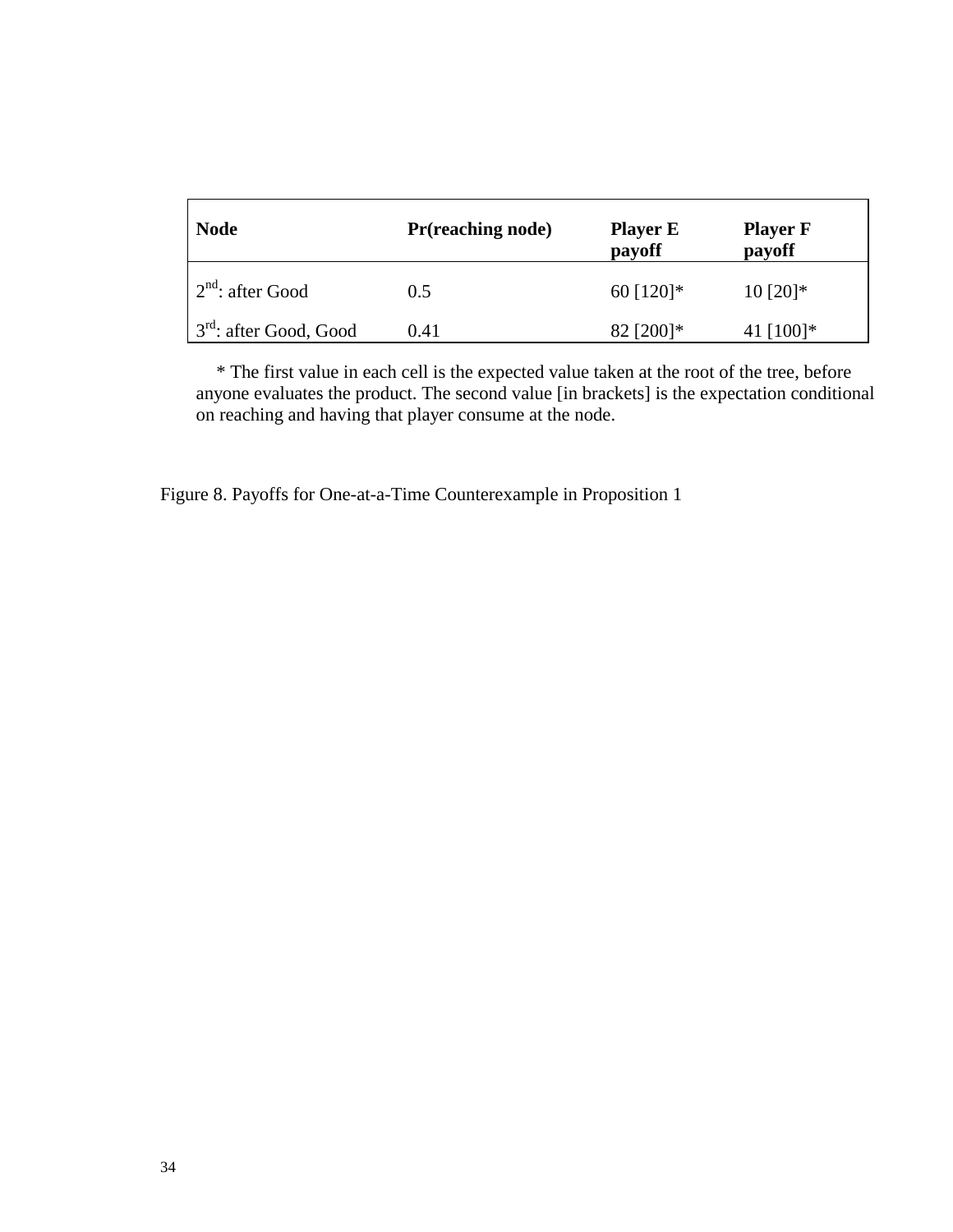∗ Avery: Harvard Kennedy School of Government, Cambridge, MA 02138; 617-496- 4063; chrisa@ksg1.harvard.edu. Resnick: University of Michigan School of Information, 314 West Hall, Ann Arbor, MI 48109; 734-647-9458; presnick@umich.edu. Zeckhauser: Harvard Kennedy School of Government, Cambridge, MA 02138; 617-495-1174; richard\_zeckhauser@harvard.edu. Financial support from the corporate sponsors of the MIT Center for Coordination Science (Resnick) and the Decision, Risk, and Management Science Division of the National Science Foundation (Zeckhauser and Avery) is gratefully acknowledged, as is hospitality of the MIT Economics Department (Zeckhauser). Miriam Avins, Sushil Bikhchandani, Jerry Green, John Pratt, Herb Scarf, Hal Varian, and anonymous referees provided helpful comments. Participants in seminars at the Harvard Economics department, the Kennedy School, the MIT Sloan School, the Harvard Law School, the Yale Economics department, the University of Michigan Economics Department, the Harvard Conference on the Internet and Society, and the Berkeley workshop on collaborative filtering helped to refine the ideas and presentation.

 $1$  Users of these services have suggested that matching people whose evaluations correlate strongly could be an effective way to run a dating service (Will Hill, Larry Stead and Mark Rosenstein 1995).

 $2$  We refer to a generic player as female. When two players are involved, we refer to the second as male. Computerized agents and brokers are neuter.

<sup>3</sup> Some evaluations, such as those of stocks, whose prices may respond to demand, or restaurants, which could become crowded, are not public goods. Hal Varian (personal communication) has pointed out that with information goods, unlike true public goods, there can be a credible threat of exclusion. We rely on this threat in some of our pricing schemes: players may be forced to pay if they wish to access others' evaluations.

<sup>4</sup> However, if one can consume a product several times without reducing its value, and one's own evaluation does not provide full information about one's interest in the product, there will be some value to subsequent evaluations by others. For example, if the product to evaluate is a vacation in Paris, an evaluator who did not enjoy the city on her first visit may be influenced to try again if subsequent evaluators provide rave reviews.

 $<sup>5</sup>$  In this analysis all decisions are personal. In subsequent work, we expect to study</sup> situations where individuals provide evaluations for a collective decision, say whether an organization should pursue an initiative. In eliciting evaluations for such decisions, computers may have a valuable advantage in being able to hide information, revealing it only when doing so benefits the principal who provides it.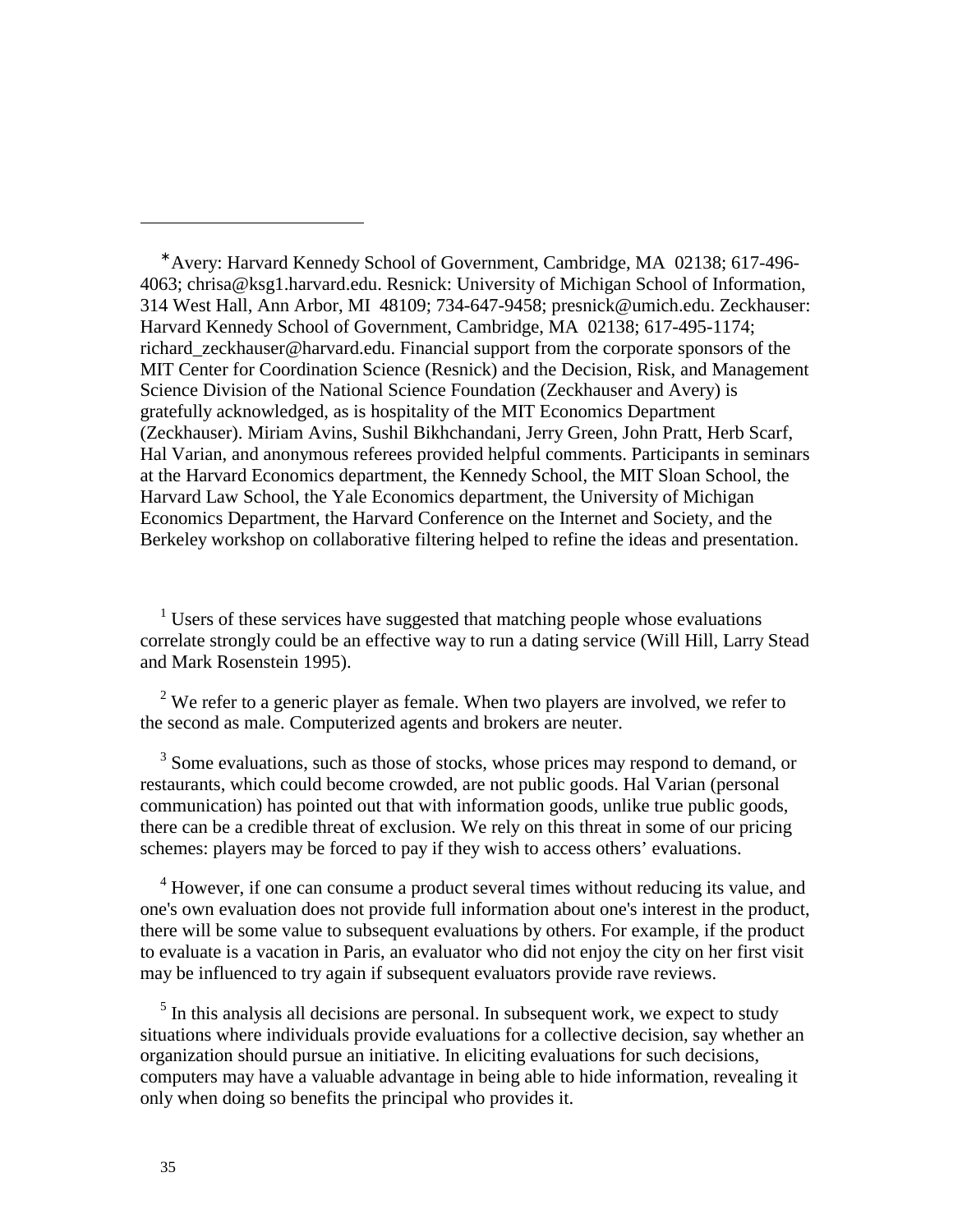$6$  As one referee observed, "The problem of bounded rationality is diminished by the use of cheap silicon to do most of the processing."

7 For simplicity, we often refer generically to *players* without explicitly acknowledging the computerized agents that make recommendations to or decisions on behalf of the human players.

<sup>8</sup> Universal transmission of evaluations is critical to efficiency; Banerjee (1993) shows that when information is exchanged haphazardly, individuals can come to disbelieve honest evaluations.

 $9$  We capitalize "Good" and "Bad" to indicate perceptions of players. Of course, players may not perceive products as purely Good or purely Bad, but additional evaluation outcomes would add complexity to our model without yielding new insights.

 $10$  For expositional ease, we refer to a single efficient allocation as "the efficient" allocation," although it is possible that different allocations could be tied. In this case, the broker selects one arbitrarily.

 $11$ If evaluation effort were variable, pricing schemes could induce effort by rewarding players for evaluations that matched those of others. To do so, however, would encourage both collusion and a reluctance to state idiosyncratic opinions, producing a breed of "Yes Men" (Canice Prendergast 1993). We expect to return to the effort inducement problem in future work. One intriguing possibility for deterring collusion is that individuals could be rewarded for matching others, but all would be punished for a degree of agreement far beyond the statistical norm.

 $12$  An evaluation tree simply specifies the nodes at which evaluations will be made, while an allocation specifies both a tree and which player will evaluate at each node.

<sup>13</sup> Interestingly, the addition of a single player can increase the number of evaluators by more than one on average in the social optimum, even though all players are identical. For example, say there is a single player who barely prefers not to consume the product. With the addition of a second player, it could be that player 2 should now evaluate immediately and that player 1 should also buy the product if player 2 likes it.

 $14$  For two-person games, the batch mode and one-at-a-time processes are nearly identical. The batch mode permits both players to consume in the first round, but that is never an optimal outcome.

 $15$  SASP is related to a requirement of anonymity, which is a common objective in studies of mechanisms to optimally provide public goods (Jerry Green and Jean-Jacques Laffont 1979). An anonymous provision mechanism permits price discrimination based on preferences, but not based on identity; if two consumers interchange their preferences, their payments are interchanged as well. SASP is a stronger requirement, because it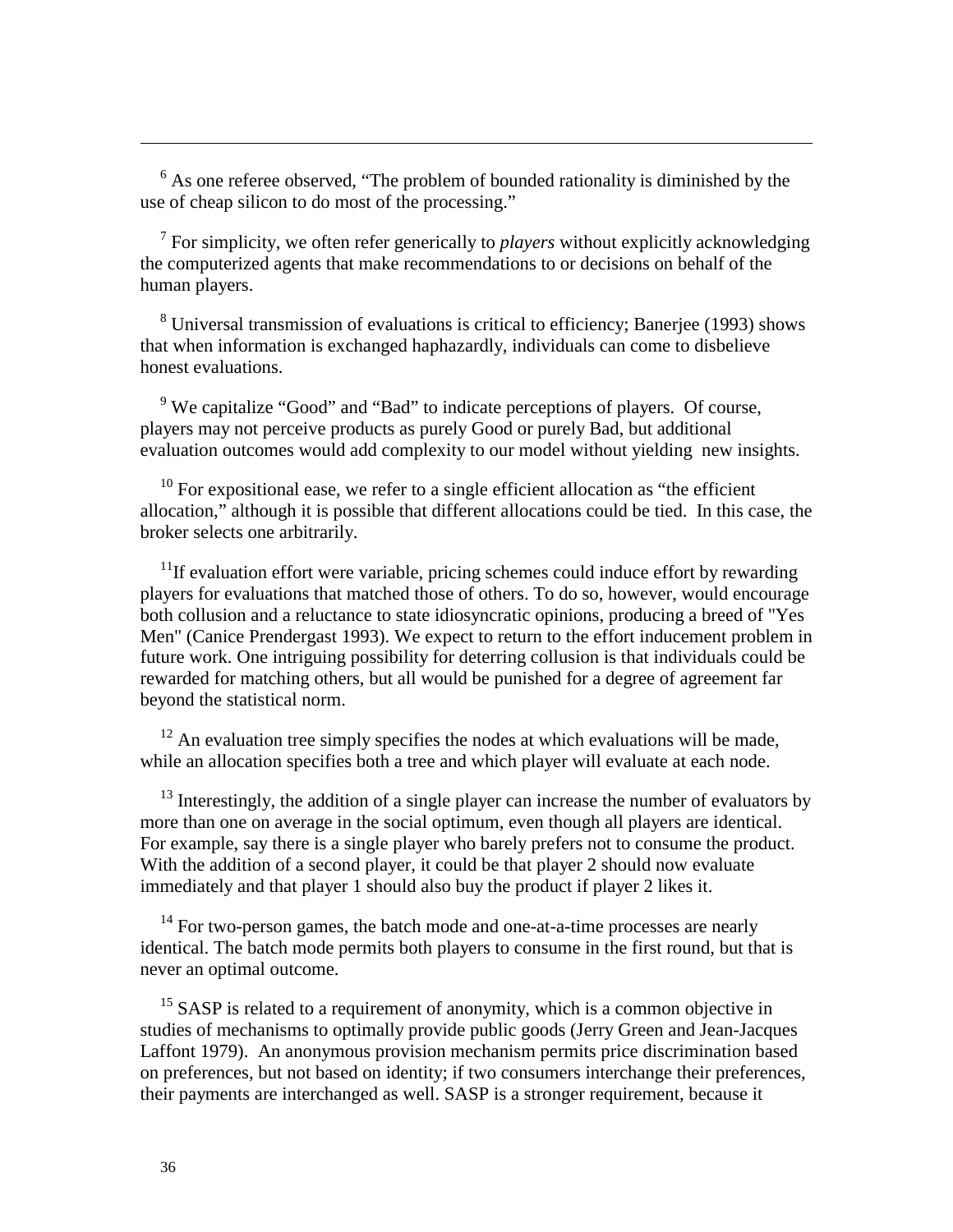requires that consumers with different preferences who consider the same action be offered the same price. In essence, SASP is a version of a no-envy condition far removed from its usual fair division context (Hal Varian 1974; Jacob Glazer and Ching-To Albert Ma 1989).

 $16$  The fractional s values were chosen to produce integers for expected values.

<sup>17</sup> Much recent literature in mechanism design forgoes dominant strategies and implements desirable outcomes using Bayesian assumptions (Drew Fudenberg and Jean Tirole 1991, p. 270-284).

<sup>18</sup> Paul Samuelson (1954, 1955) developed the connection between optimal public goods provision and general equilibrium pricing. Gerard Debreu (l962) provides more general efficiency results for general equilibrium subject to restricted consumption sets for consumers.

 $19$  Given knowledge of the pool of values, the fanciful world of mechanism design offers a "shoot-them-all" procedure to elicit individuals' honest intensity values  $(r_i, s_i)$ . The broker requests individual reports and threatens to call off the entire evaluation game if the set of reports does not match the known pool. Since everyone prefers that the game go on, honest reporting, a focal point, will be the natural equilibrium.

<sup>20</sup> In Section II, we illustrated the updating process for a model with only one class of evaluators and two product states (good and bad). There, the updating of  $\rho$  required a straightforward application of Bayes' Rule. Here, to account for taste and expertise differences, we would need more than two product states and a more complicated application of Bayes' Rule.

 $21$  This yields an equivalent outcome to a pricing scheme that includes a large penalty for choosing a role not in the restricted set of options.

 $22$  Note that the broker can achieve voluntary participation and budget balance, just as in Proposition 4, regardless of whether all individuals fall into one class or multiple classes.

 $^{23}$  It is an open question whether the linear programming techniques used in this proof can be extended to the case where players are offered a choice of all possible combinations of nodes in the tree, restricted only to choosing no more than one position on each path through the tree. Unfortunately, the linear programming formulation for arbitrary choices of nodes in a binary allocation tree, rather than pre-defined roles, admits the possibility of mixed strategy solutions that have greater value than any pure assignment of players to roles. In such cases, the optimal mixed allocations can not be realized through any actual evaluation process, and no set of prices on nodes can cause the market to clear with a pure assignment of each node to exactly one player.